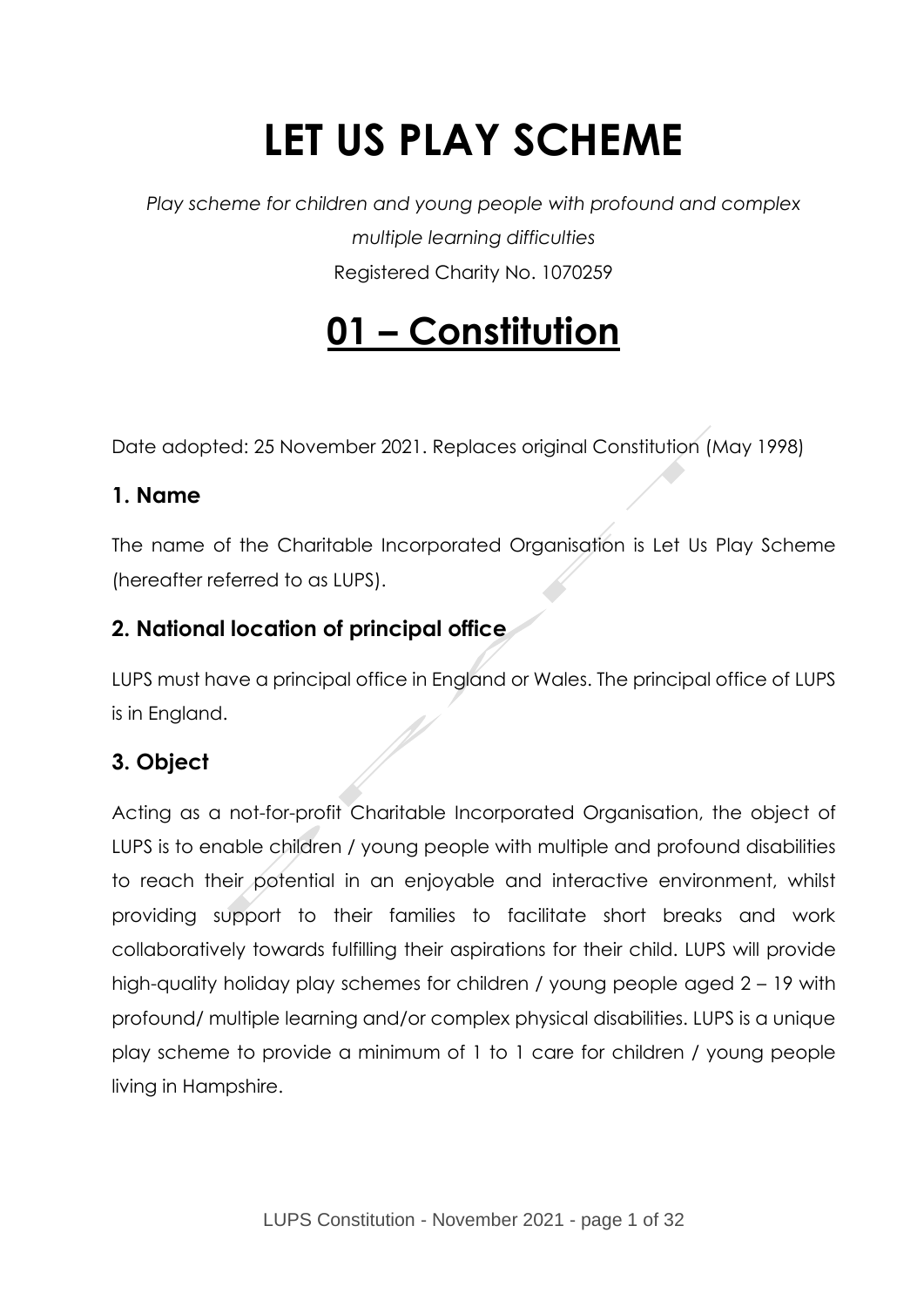## **4. Powers**

LUPS has power to do anything which is calculated to further its object or is conducive or incidental to doing so. In particular, LUPS's powers include power to:

(1) borrow money and to charge the whole or any part of its property as security for the repayment of the money borrowed. LUPS must comply as appropriate with sections 124 and 125 of the Charities Act 2011 if it wishes to mortgage land;

(2) buy, take on lease or in exchange, hire or otherwise acquire any property and to maintain and equip it for use;

(3) sell, lease or otherwise dispose of all or any part of the property belonging to LUPS. In exercising this power, LUPS must comply as appropriate with sections 117 and 119-123 of the Charities Act 2011;

(4) employ and remunerate such staff as are necessary for carrying out the work of LUPS. LUPS may employ or remunerate a charity trustee only to the extent that it is permitted to do so by clause 6 (Benefits and payments to charity trustees and connected persons) and provided it complies with the conditions of those clauses;

(5) deposit or invest funds, employ a professional fund-manager, and arrange for the investments or other property of LUPS to be held in the name of a nominee, in the same manner and subject to the same conditions as the trustees of a trust are permitted to do by the Trustee Act 2000;

## **5. Application of income and property**

(1) The income and property of LUPS must be applied solely towards the promotion of the objects.

(a) A charity trustee is entitled to be reimbursed from the property of LUPS or may pay out of such property reasonable expenses properly incurred by him or her when acting on behalf of LUPS.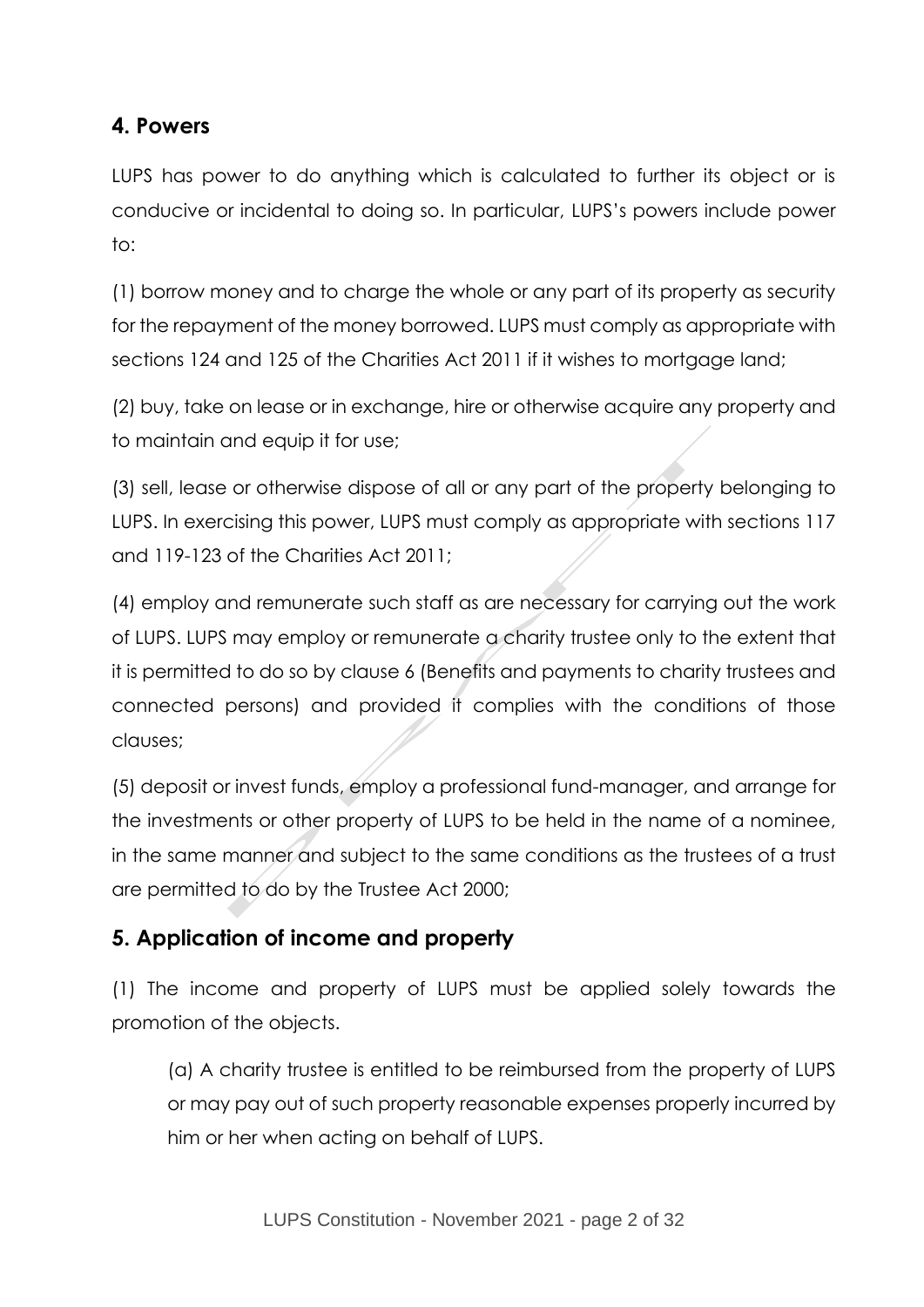(b) A charity trustee may benefit from trustee indemnity insurance cover purchased at LUPS's expense in accordance with, and subject to the conditions in, section 189 of the Charities Act 2011.

(2) None of the income or property of LUPS may be paid or transferred directly or indirectly by way of dividend, bonus or otherwise by way of profit to any member of LUPS. This does not prevent a member who is not also a charity trustee receiving:

(a) a benefit from LUPS as a beneficiary of LUPS;

(b) reasonable and proper remuneration for any goods or services supplied to LUPS.

(3) Nothing in this clause shall prevent a charity trustee or connected person receiving any benefit or payment which is authorised by Clause 6.

## **6. Benefits and payments to charity trustees and connected persons**

*(1) General provisions*

No charity trustee or connected person may:

(a) buy or receive any goods or services from LUPS on terms preferential to those applicable to members of the public;

(b) sell goods, services, or any interest in land to LUPS;

(c) be employed by, or receive any remuneration from, LUPS;

(d) receive any other financial benefit from LUPS;

unless the payment or benefit is permitted by sub-clause (2) of this clause, or authorised by the court or the prior written consent of the Charity Commission ("the Commission") has been obtained. In this clause, a "financial benefit" means a benefit, direct or indirect, which is either money or has a monetary value.

*(2) Scope and powers permitting trustees' or connected persons' benefits*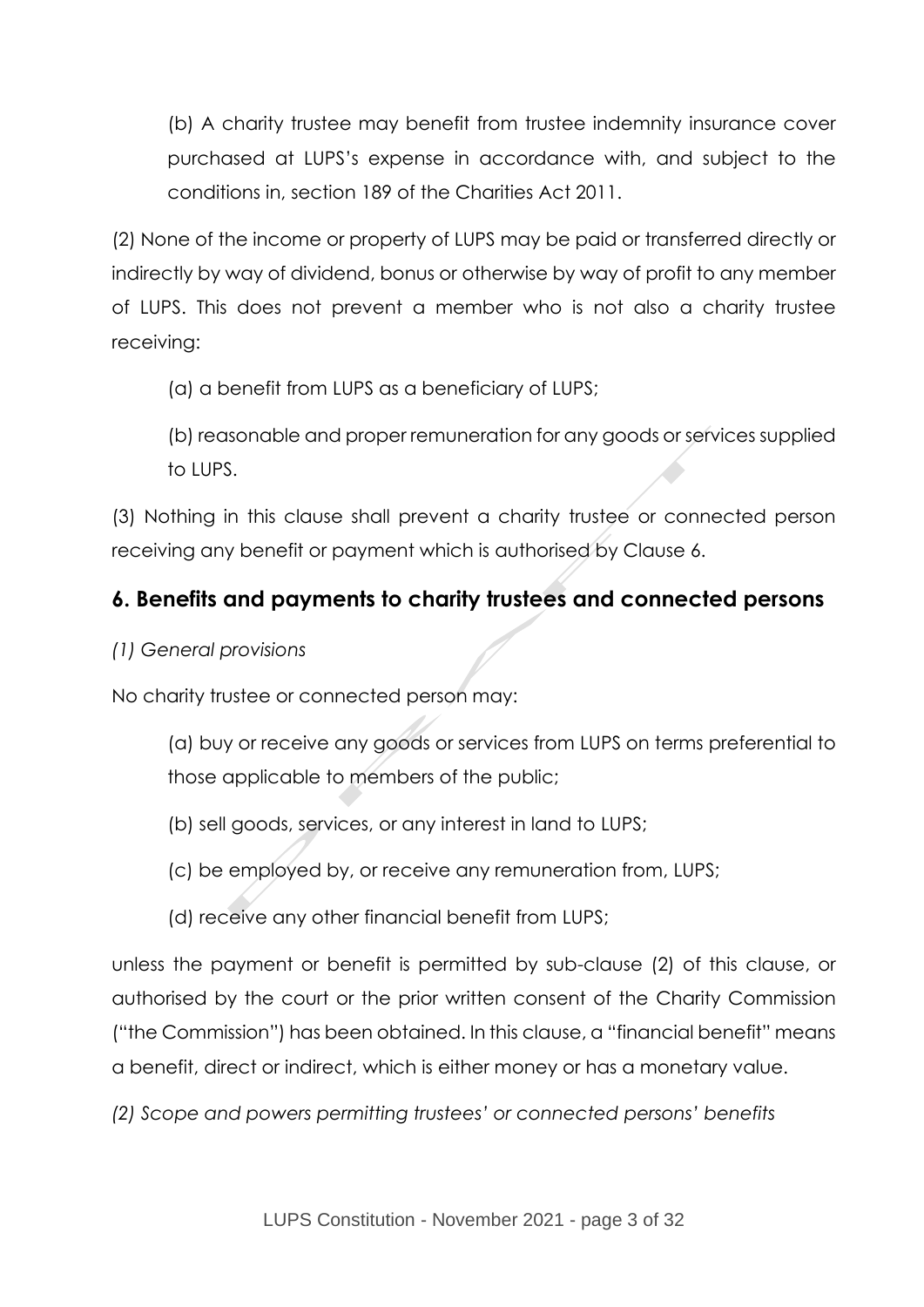(a) A charity trustee or connected person may receive a benefit from LUPS as a beneficiary of LUPS provided that a majority of the trustees do not benefit in this way.

(b) A charity trustee or connected person may enter into a contract for the supply of services, or of goods that are supplied in connection with the provision of services, to LUPS where that is permitted in accordance with, and subject to the conditions in, section 185 to 188 of the Charities Act 2011.

(c) Subject to sub-clause (3) of this clause a charity trustee or connected person may provide LUPS with goods that are not supplied in connection with services provided to LUPS by the charity trustee or connected person.

(d) A charity trustee or connected person may receive interest on money lent to LUPS at a reasonable and proper rate which must be not more than the Bank of England bank rate (also known as the base rate).

(e) A charity trustee or connected person may receive rent for premises let by the trustee or connected person to LUPS. The amount of the rent and the other terms of the lease must be reasonable and proper. The charity trustee concerned must withdraw from any meeting at which such a proposal or the rent or other terms of the lease are under discussion.

(f) A charity trustee or connected person may take part in the normal trading and fundraising activities of LUPS on the same terms as members of the public.

#### *(3) Payment for supply of goods only – controls*

LUPS and its charity trustees may only rely upon the authority provided by subclause (2)(c) of this clause if each of the following conditions is satisfied:

(a) The amount or maximum amount of the payment for the goods is set out in a written agreement between LUPS and the charity trustee or connected person supplying the goods ("the supplier").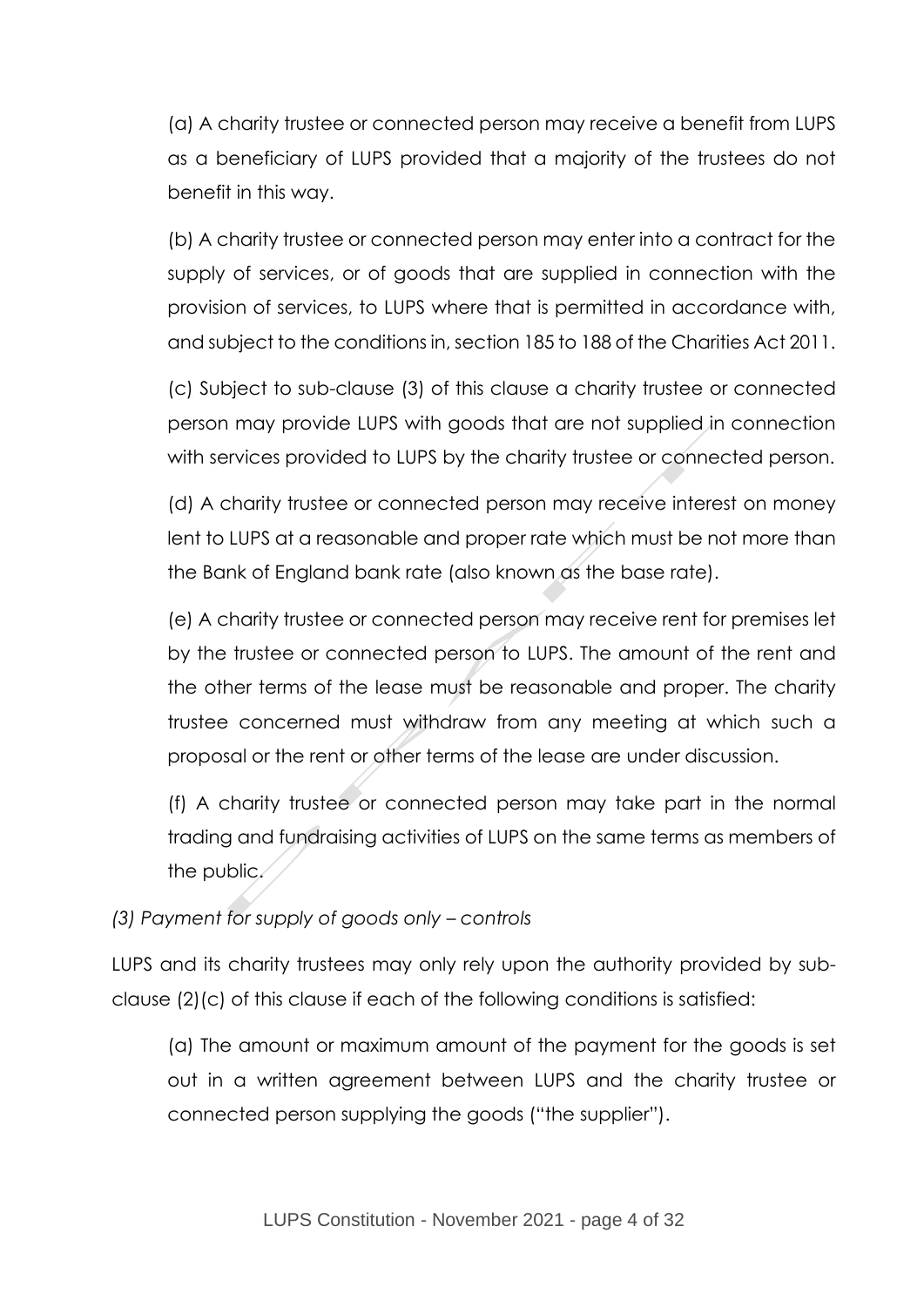(b) The amount or maximum amount of the payment for the goods does not exceed what is reasonable in the circumstances for the supply of the goods in question.

(c) The other charity trustees are satisfied that it is in the best interests of LUPS to contract with the supplier rather than with someone who is not a charity trustee or connected person. In reaching that decision the charity trustees must balance the advantage of contracting with a charity trustee or connected person against the disadvantages of doing so.

(d) The supplier is absent from the part of any meeting at which there is discussion of the proposal to enter into a contract or arrangement with him or her or it with regard to the supply of goods to LUPS.

(e) The supplier does not vote on any such matter and is not to be counted when calculating whether a quorum of charity trustees is present at the meeting.

(f) The reason for their decision is recorded by the charity trustees in the minute book.

(g) A majority of the charity trustees then in office are not in receipt of remuneration or payments authorised by clause 6.

*(4) In sub-clauses (2) and (3) of this clause:*

(a) "LUPS" includes any company in which LUPS:

(i) holds more than 50% of the shares; or

(ii) controls more than 50% of the voting rights attached to the shares;

or

(iii) has the right to appoint one or more directors to the board of the company;

(b) "connected person" includes any person within the definition set out in clause [30] (Interpretation);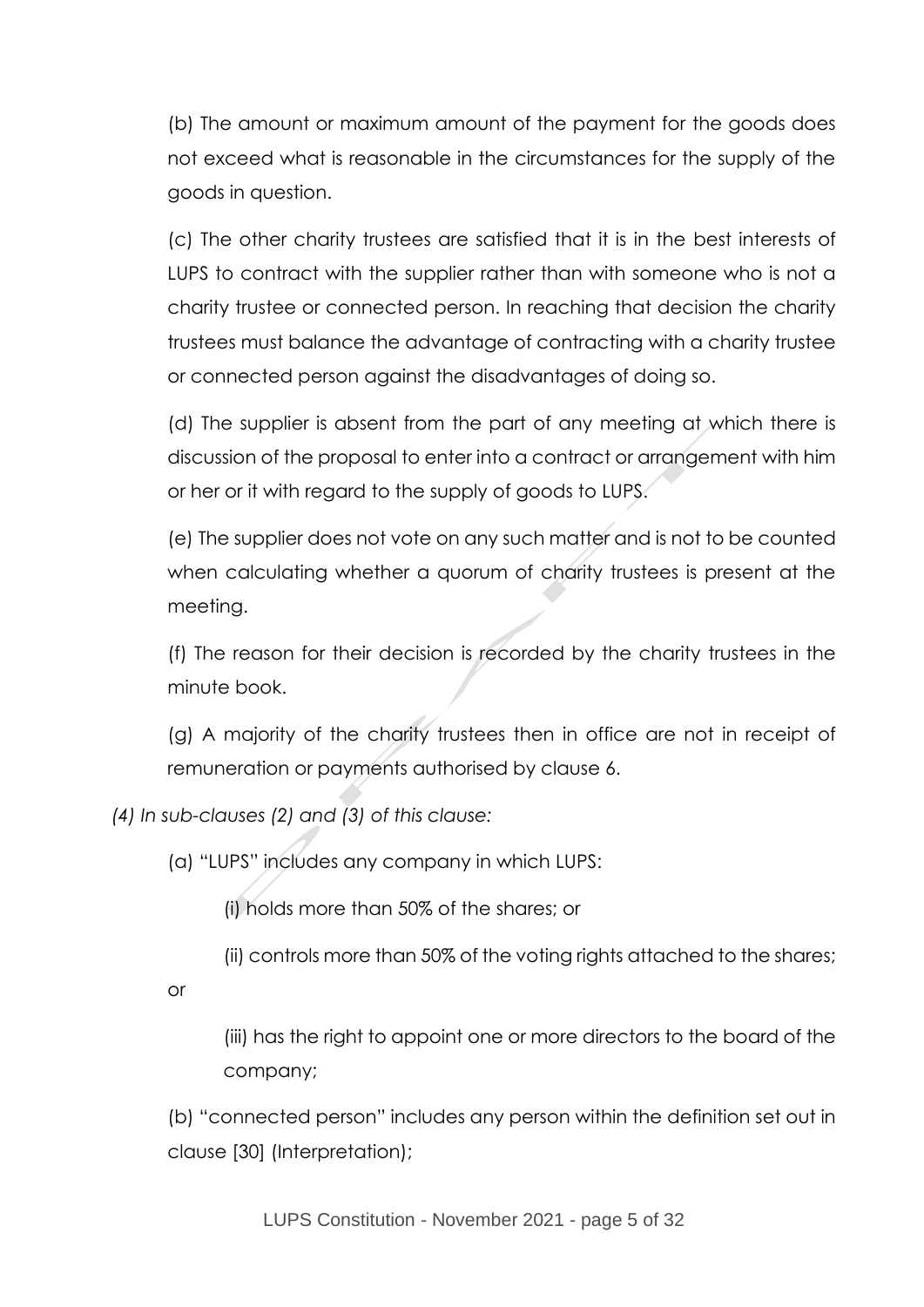## **7. Conflicts of interest and conflicts of loyalty**

A charity trustee must:

(1) declare the nature and extent of any interest, direct or indirect, which he or she has in a proposed transaction or arrangement with LUPS or in any transaction or arrangement entered into by LUPS which has not previously been declared; and

(2) absent himself or herself from any discussions of the charity trustees in which it is possible that a conflict of interest will arise between his or her duty to act solely in the interests of LUPS and any personal interest (including but not limited to any financial interest).

Any charity trustee absenting himself or herself from any discussions in accordance with this clause must not vote or be counted as part of the quorum in any decision of the charity trustees on the matter.

## **8. Liability of members to contribute to the assets of LUPS if it is wound up**

If LUPS is wound up, the members of LUPS have no liability to contribute to its assets and no personal responsibility for settling its debts and liabilities.

## **9. Membership of LUPS**

*(1) Admission of new members*

(a) Eligibility

Membership of LUPS is open to parent carers of children / young people on the play scheme register, or professionals interested in furthering its purposes, and who, by applying for membership, has indicated his, her or its agreement to become a member and acceptance of the duty of members set out in sub-clause (3) of this clause.

A member may be an individual, a corporate body, or [an individual or corporate body representing] an organisation which is not incorporated.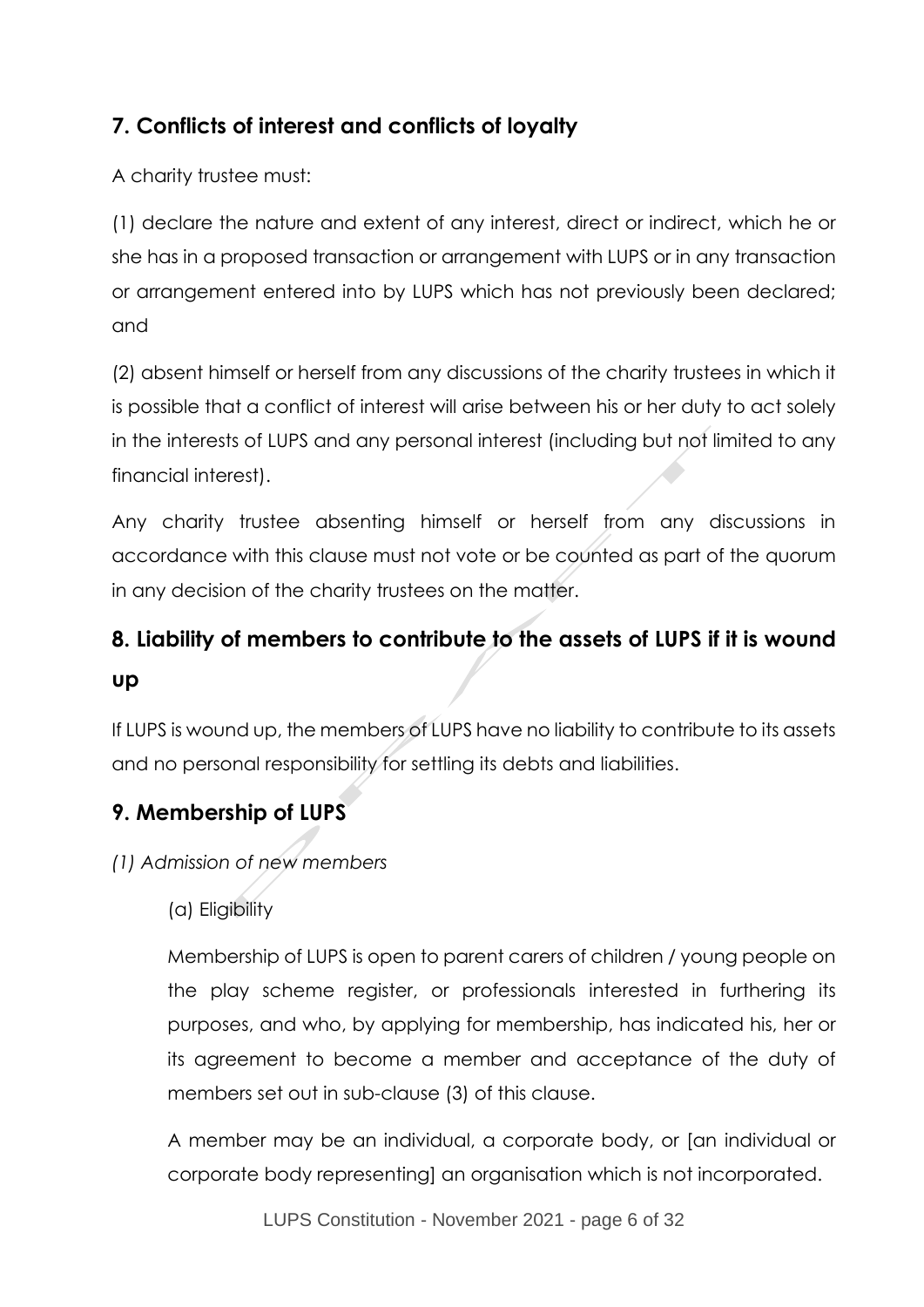(b) Admission procedure

The charity trustees:

(i) may require applications for membership to be made in any reasonable way that they decide;

(ii) shall, if they approve an application for membership, notify the applicant of their decision within 21 days;

(iii) may refuse an application for membership if they believe that it is in the best interests of LUPS for them to do so;

(iv) shall, if they decide to refuse an application for membership, give the applicant their reasons for doing so, within 21 days of the decision being taken, and give the applicant the opportunity to appeal against the refusal; and

(v) shall give fair consideration to any such appeal, and shall inform the applicant of their decision, but any decision to confirm refusal of the application for membership shall be final.

#### *(2) Transfer of membership*

Membership of LUPS cannot be transferred to anyone else [except in the case of an individual or corporate body representing an organisation which is not incorporated, whose membership may be transferred by the unincorporated organisation to a new representative. Such transfer of membership does not take effect until LUPS has received written notification of the transfer].

#### *(3) Duty of members*

It is the duty of each member of LUPS to exercise his or her powers as a member of LUPS in the way he or she decides in good faith would be most likely to further the purposes of LUPS.

#### *(4) Termination of membership*

(a) Membership of LUPS comes to an end if: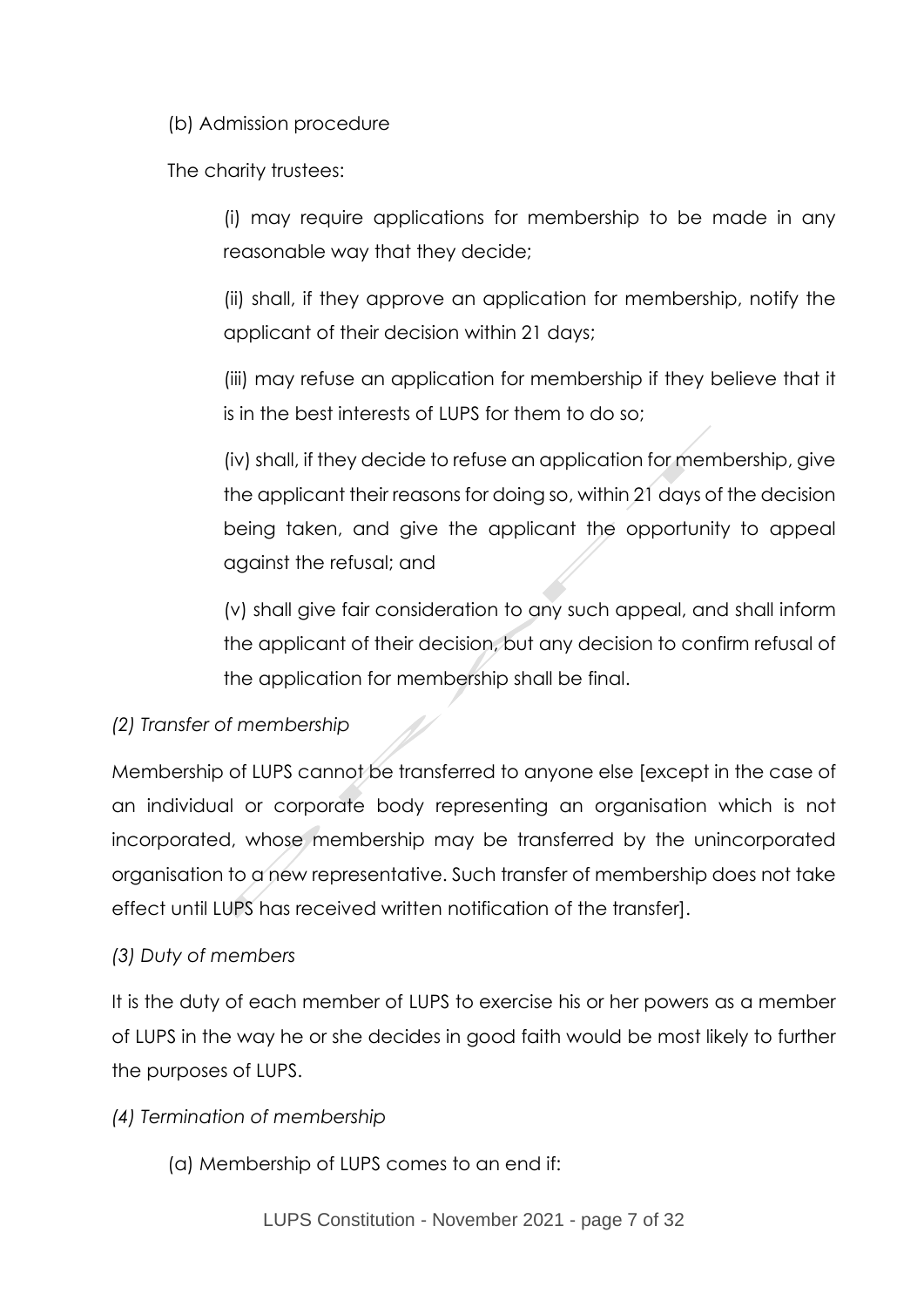(i) the member dies, or, in the case of an organisation (or the representative of an organisation) that organisation ceases to exist; or

(ii) the member sends a notice of resignation to the charity trustees; or

(iii) any sum of money owed by the member to LUPS is not paid in full within six months of its falling due; or

(iv) the charity trustees decide that it is in the best interests of LUPS that the member in question should be removed from membership and pass a resolution to that effect.

(b) Before the charity trustees take any decision to remove someone from membership of LUPS they must:

(i) inform the member of the reasons why it is proposed to remove him, her or it from membership;

(ii) give the member at least 21 clear days notice in which to make representations to the charity trustees as to why he, she or it should not be removed from membership;

(iii) at a duly constituted meeting of the charity trustees, consider whether or not the member should be removed from membership;

(iv) consider at that meeting any representations which the member makes as to why the member should not be removed; and

(v) allow the member, or the member's representative, to make those representations in person at that meeting, if the member so chooses.

*(5) Membership fees*

LUPS may require members to pay reasonable membership fees to LUPS.

*(6) Informal or associate (non-voting) membership*

LUPS Constitution - November 2021 - page 8 of 32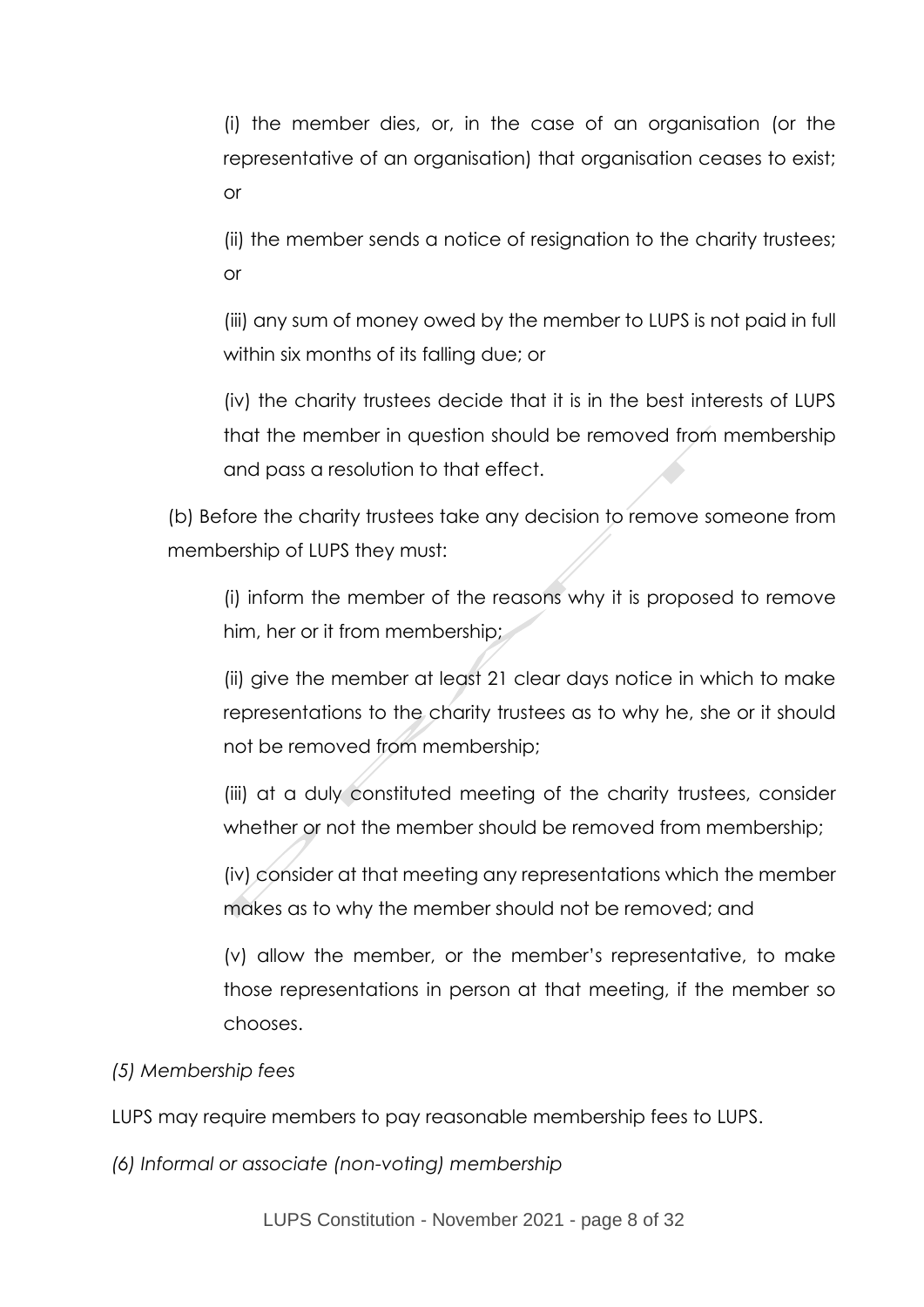(a) The charity trustees may create associate or other classes of non-voting membership and may determine the rights and obligations of any such members (including payment of membership fees), and the conditions for admission to, and termination of membership of any such class of members.

(b) Other references in this constitution to "members" and "membership" do not apply to non-voting members, and non-voting members do not qualify as members for any purpose under the Charities Acts, General Regulations or Dissolution Regulations.

## **10. Members' decisions**

#### *(1) General provisions*

Except for those decisions that must be taken in a particular way as indicated in sub-clause (4) of this clause, decisions of the members of LUPS may be taken either by vote at a general meeting as provided in sub-clause (2) of this clause or by written resolution as provided in subclause (3) of this clause.

#### *(2) Taking ordinary decisions by vote*

Subject to sub-clause (4) of this clause, any decision of the members of LUPS may be taken by means of a resolution at a general meeting. Such a resolution may be passed by a simple majority of votes cast at the meeting [(including votes cast by postal or email ballot, and proxy votes)].

*(3) Taking ordinary decisions by written resolution without a general meeting*

(a) Subject to sub-clause (4) of this clause, a resolution in writing agreed by a simple majority of all the members who would have been entitled to vote upon it had it been proposed at a general meeting shall be effective, provided that:

(i) a copy of the proposed resolution has been sent to all the members eligible to vote; and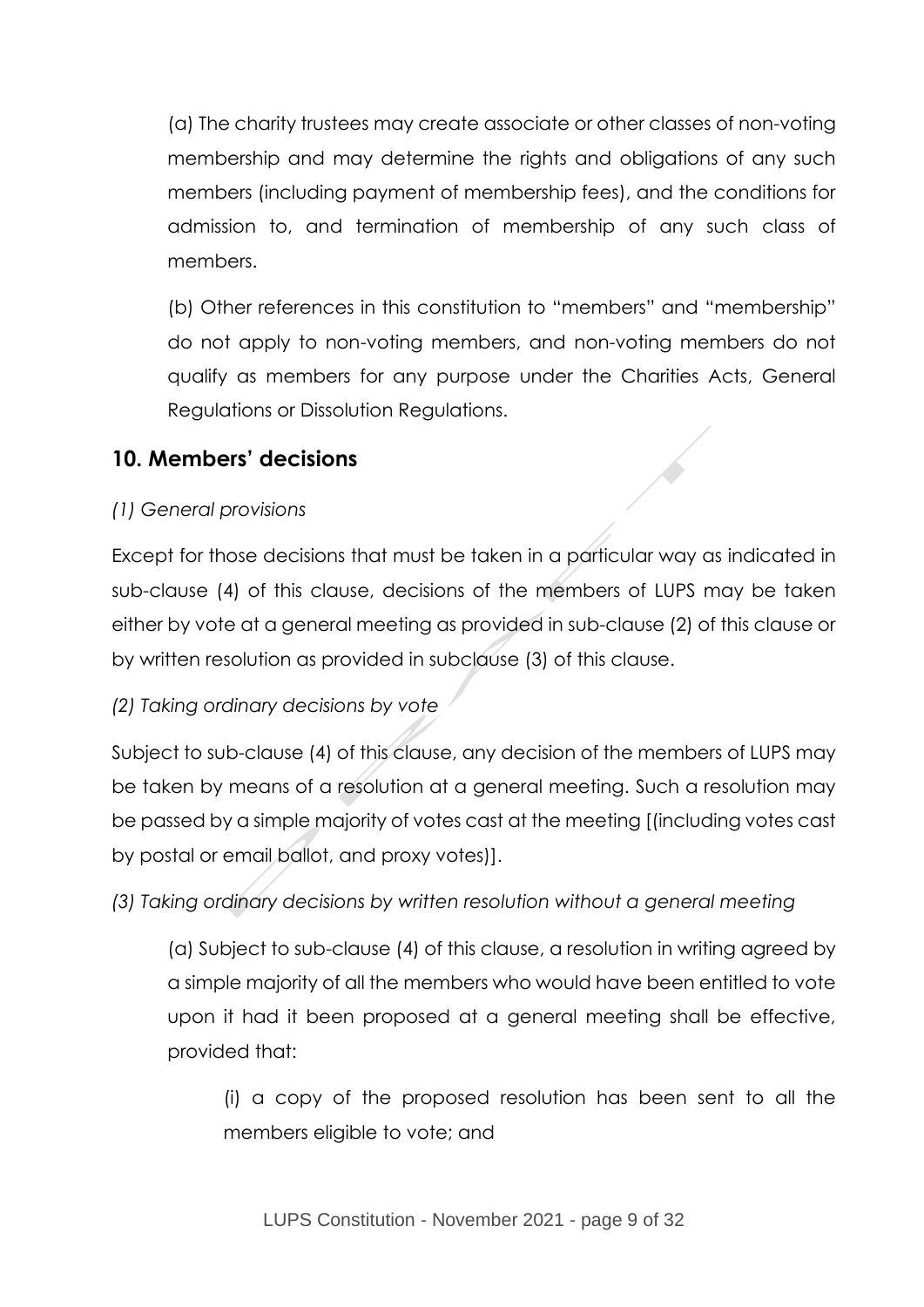(ii) a simple majority of members has signified its agreement to the resolution in a document or documents which are received at the principal office within the period of 28 days beginning with the circulation date. The document signifying a member's agreement must be authenticated by their signature (or in the case of an organisation which is a member, by execution according to its usual procedure), by a statement of their identity accompanying the document, or in such other manner as LUPS has specified.

(b) The resolution in writing may comprise several copies to which one or more members has signified their agreement.

(c) Eligibility to vote on the resolution is limited to members who are members of LUPS on the date when the proposal is first circulated in accordance with paragraph (a) above.

(d) Not less than 10% of the members of LUPS may request the charity trustees to make a proposal for decision by the members.

(e) The charity trustees must within 21 days of receiving such a request comply with it if:

(i) The proposal is not frivolous or vexatious, and does not involve the publication of defamatory material;

(ii) The proposal is stated with sufficient clarity to enable effect to be given to it if it is agreed by the members; and

(iii) Effect can lawfully be given to the proposal if it is so agreed.

(f) Sub-clauses (a) to (c) of this clause apply to a proposal made at the request of members.

*(4) Decisions that must be taken in a particular way*

[(a) Any decision to remove a trustee must be taken in accordance with clause  $[15(2)]$ .]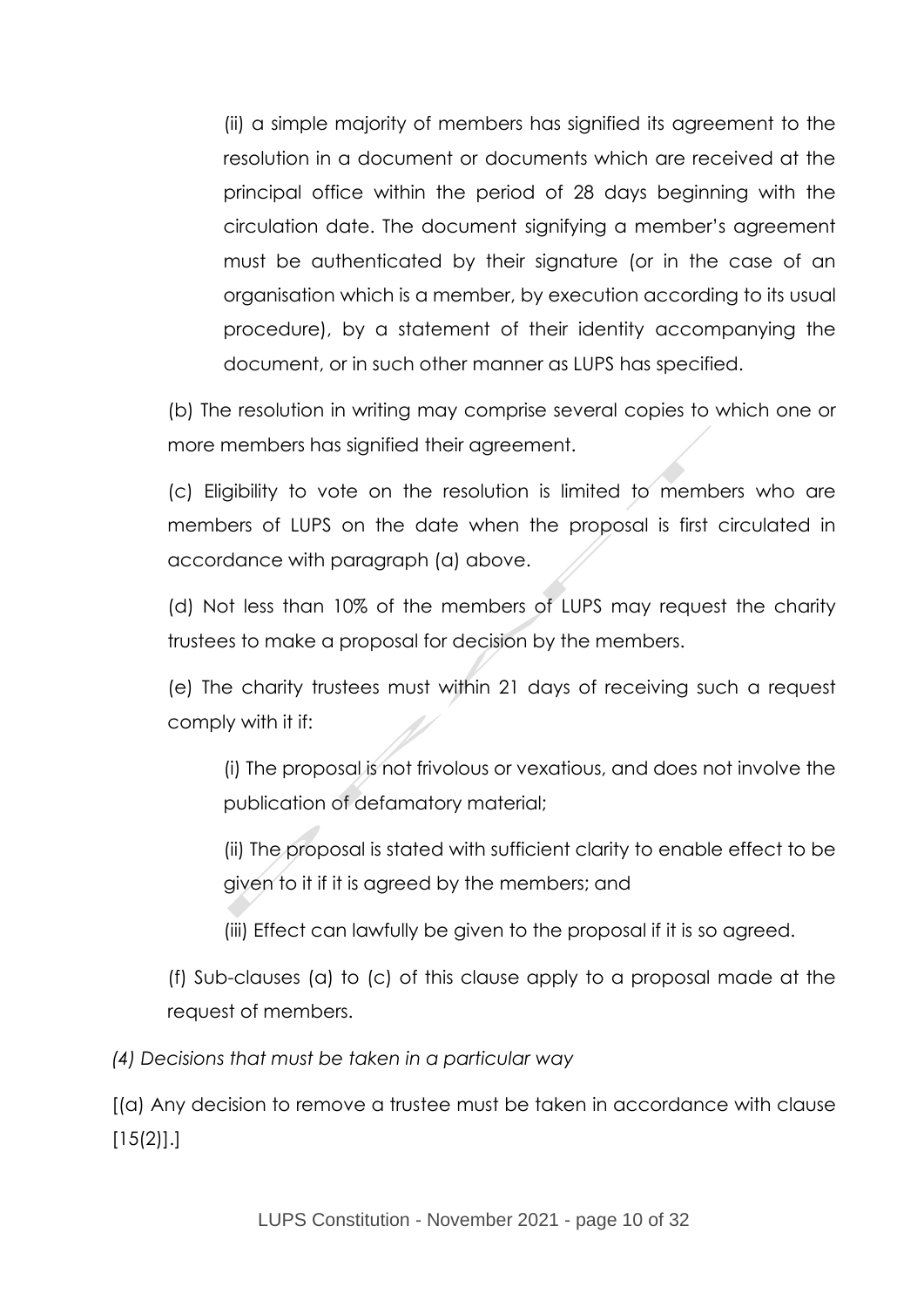(b) Any decision to amend this constitution must be taken in accordance with clause [28] of this constitution (Amendment of Constitution).

(c) Any decision to wind up or dissolve LUPS must be taken in accordance with clause [29] of this constitution (Voluntary winding up or dissolution). Any decision to amalgamate or transfer the undertaking of LUPS to one or more other CIOs must be taken in accordance with the provisions of the Charities Act 2011.

## **11. General meetings of members**

#### *(1) Types of general meeting*

There must be an annual general meeting (AGM) of the members of LUPS. The first AGM must be held within 18 months of the registration of LUPS, and subsequent AGMs must be held at intervals of not more than 15 months. The AGM must receive the annual statement of accounts (duly audited or examined where applicable) and the trustees' annual report and must elect trustees as required under clause [13].

Other general meetings of the members of LUPS may be held at any time.

All general meetings must be held in accordance with the following provisions.

*(2) Calling general meetings*

(a) The charity trustees:

(i) must call the annual general meeting of the members of LUPS in accordance with sub-clause (1) of this clause, and identify it as such in the notice of the meeting; and

(ii) may call any other general meeting of the members at any time.

(b) The charity trustees must, within 21 days, call a general meeting of the members of LUPS if:

(i) they receive a request to do so from at least 10% of the members of LUPS; and

(ii) the request states the general nature of the business to be dealt with at the meeting and is authenticated by the member(s) making the request.

LUPS Constitution - November 2021 - page 11 of 32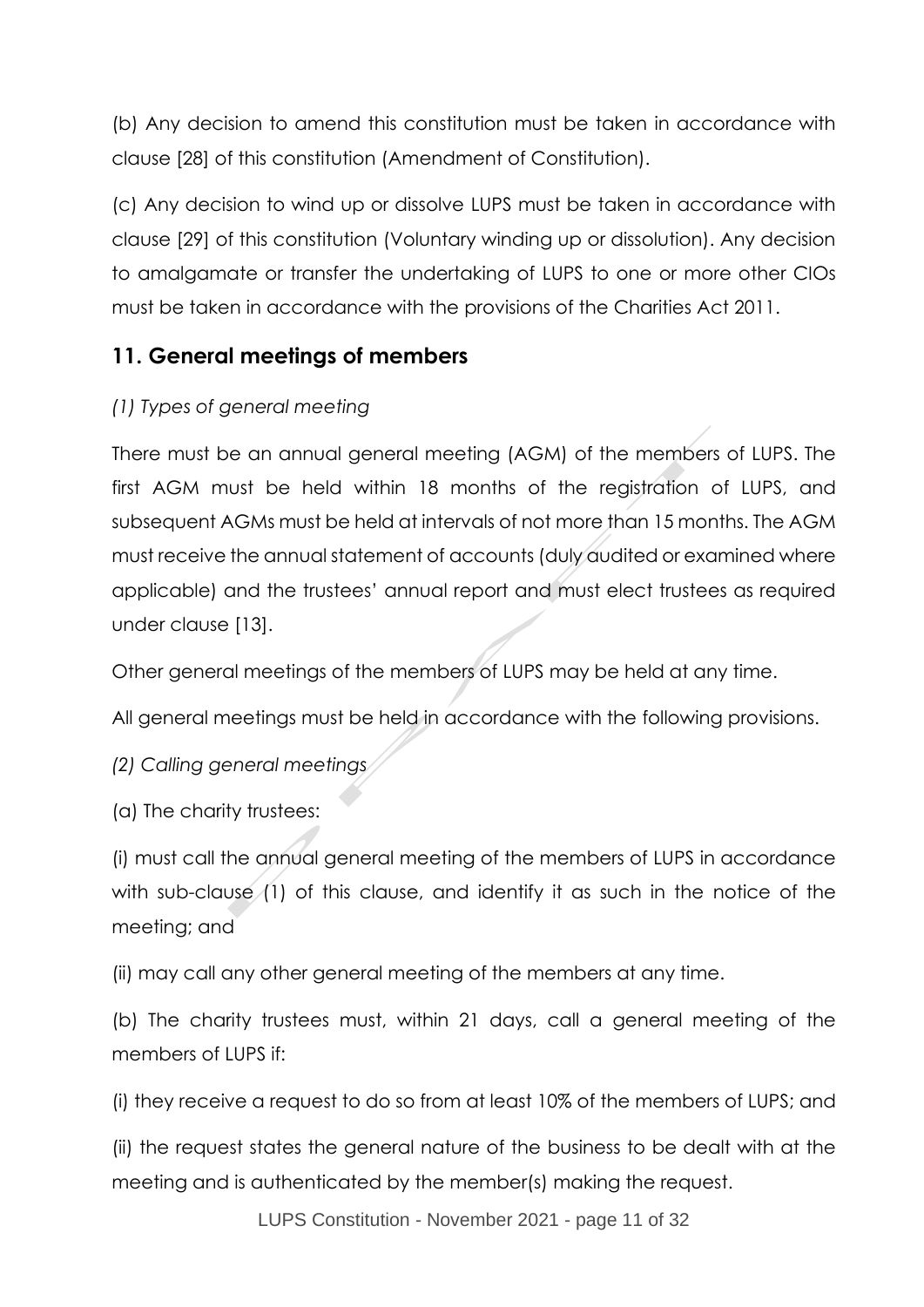(c) If, at the time of any such request, there has not been any

general meeting of the members of LUPS for more than 12 months, then subclause (b)(i) of this clause shall have effect as if 5% were substituted for 10%.

(d) Any such request may include particulars of a resolution that may properly be proposed, and is intended to be proposed, at the meeting.

(e) A resolution may only properly be proposed if it is lawful, and is not defamatory, frivolous or vexatious.

(f) Any general meeting called by the charity trustees at the request of the members of LUPS must be held within 28 days from the date on which it is called.

(g) If the charity trustees fail to comply with this obligation to call a general meeting at the request of its members, then the members who requested the meeting may themselves call a general meeting.

(h) A general meeting called in this way must be held not more than 3 months after the date when the members first requested the meeting.

(i) LUPS must reimburse any reasonable expenses incurred by the members calling a general meeting by reason of the failure of the charity trustees to duly call the meeting, but LUPS shall be entitled to be indemnified by the charity trustees who were responsible for such failure.

#### *(3) Notice of general meetings*

(a) The charity trustees, or, as the case may be, the relevant members of LUPS, must give at least 14 clear days notice of any general meeting to all of the members, and to any charity trustee of LUPS who is not a member.

(b) If it is agreed by not less than 90% of all members of LUPS, any resolution may be proposed and passed at the meeting even though the requirements of subclause (3) (a) of this clause have not been met. This sub-clause does not apply where a specified period of notice is strictly required by another clause in this constitution, by the Charities Act 2011 or by the General Regulations.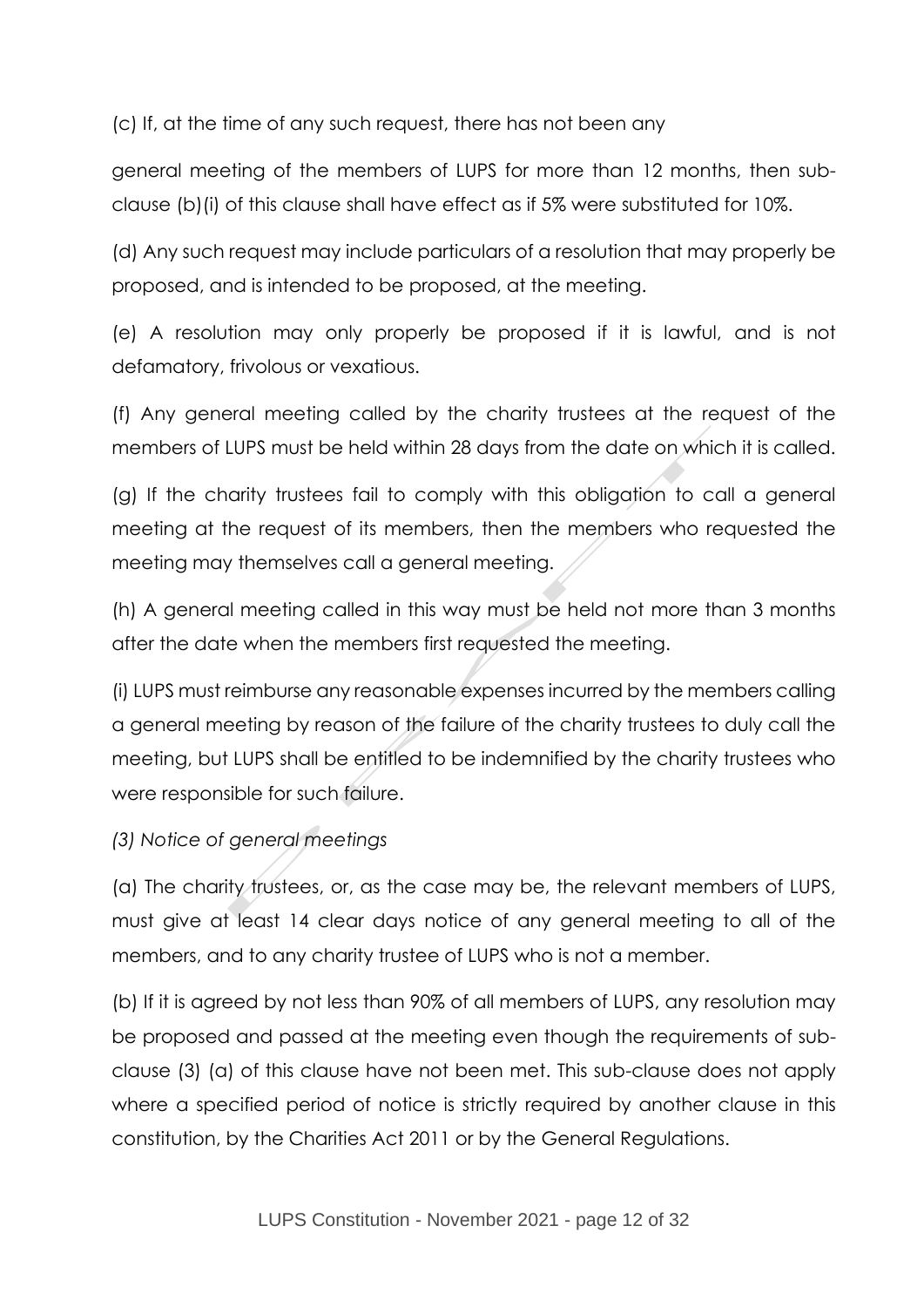(c) The notice of any general meeting must:

(i) state the time and date of the meeting:

(ii) give the address at which the meeting is to take place;

(iii) give particulars of any resolution which is to be moved at the meeting, and of the general nature of any other business to be dealt with at the meeting; and

(iv) if a proposal to alter the constitution of LUPS is to be considered at the meeting, include the text of the proposed alteration;

(v) include, with the notice for the AGM, the annual statement of accounts and trustees' annual report, details of persons standing for election or re-election as trustee, or where allowed under clause [22] (Use of electronic communication), details of where the information may be found on LUPS's website.

(d) Proof that an envelope containing a notice was properly addressed, prepaid and posted; or that an electronic form of notice was properly addressed and sent, shall be conclusive evidence that the notice was given. Notice shall be deemed to be given 48 hours after it was posted or sent.

(e) The proceedings of a meeting shall not be invalidated because a member who was entitled to receive notice of the meeting did not receive it because of accidental omission by LUPS.

#### *(4) Chairing of general meetings*

The person nominated as chair by the charity trustees under clause [19](2) (Chairing of meetings), shall, if present at the general meeting and willing to act, preside as chair of the meeting. Subject to that, the members of LUPS who are present at a general meeting shall elect a chair to preside at the meeting.

#### *(5) Quorum at general meetings*

(a) No business may be transacted at any general meeting of the members of LUPS unless a quorum is present when the meeting starts.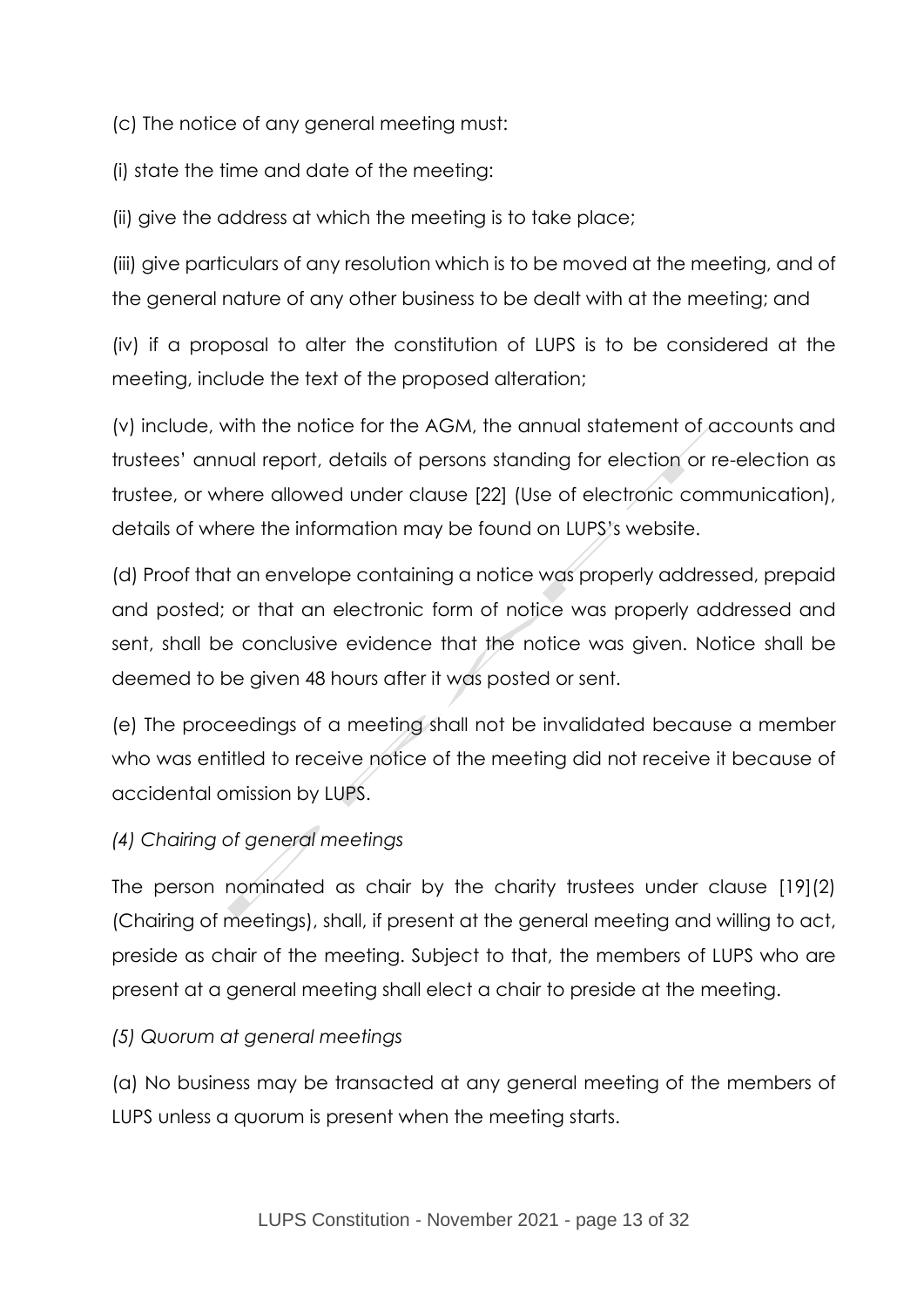(b) Subject to the following provisions, the quorum for general meetings shall be the greater of 5% or three members. An organisation represented by a person present at the meeting in accordance with sub-clause (7) of this clause, is counted as being present in person.

(c) If the meeting has been called by or at the request of the members and a quorum is not present within 15 minutes of the starting time specified in the notice of the meeting, the meeting is closed.

(d) If the meeting has been called in any other way and a quorum is not present within 15 minutes of the starting time specified in the notice of the meeting, the chair must adjourn the meeting. The date, time and place at which the meeting will resume must either be announced by the chair or be notified to LUPS's members at least seven clear days before the date on which it will resume.

(e) If a quorum is not present within 15 minutes of the start time of the adjourned meeting, the member or members present at the meeting constitute a quorum.

(f) If at any time during the meeting a quorum ceases to be present, the meeting may discuss issues and make recommendations to the trustees but may not make any decisions. If decisions are required which must be made by a meeting of the members, the meeting must be adjourned.

#### *(6) Voting at general meetings*

(a) Any decision other than one falling within clause [10(4)] (Decisions that must be taken in a particular way) shall be taken by a simple majority of votes cast at the meeting [(including proxy and postal votes)]. Every member has one vote, unless in the event of a non-determinate result, the chair of the meeting shall be allowed two votes at their discretion in accordance with clause [6(6)(e)].

(b) A resolution put to the vote of a meeting shall be decided on a show of hands, unless (before or on the declaration of the result of the show of hands) a poll is duly demanded. A poll may be demanded by the chair or by at least 10% of the members present in person or by proxy at the meeting.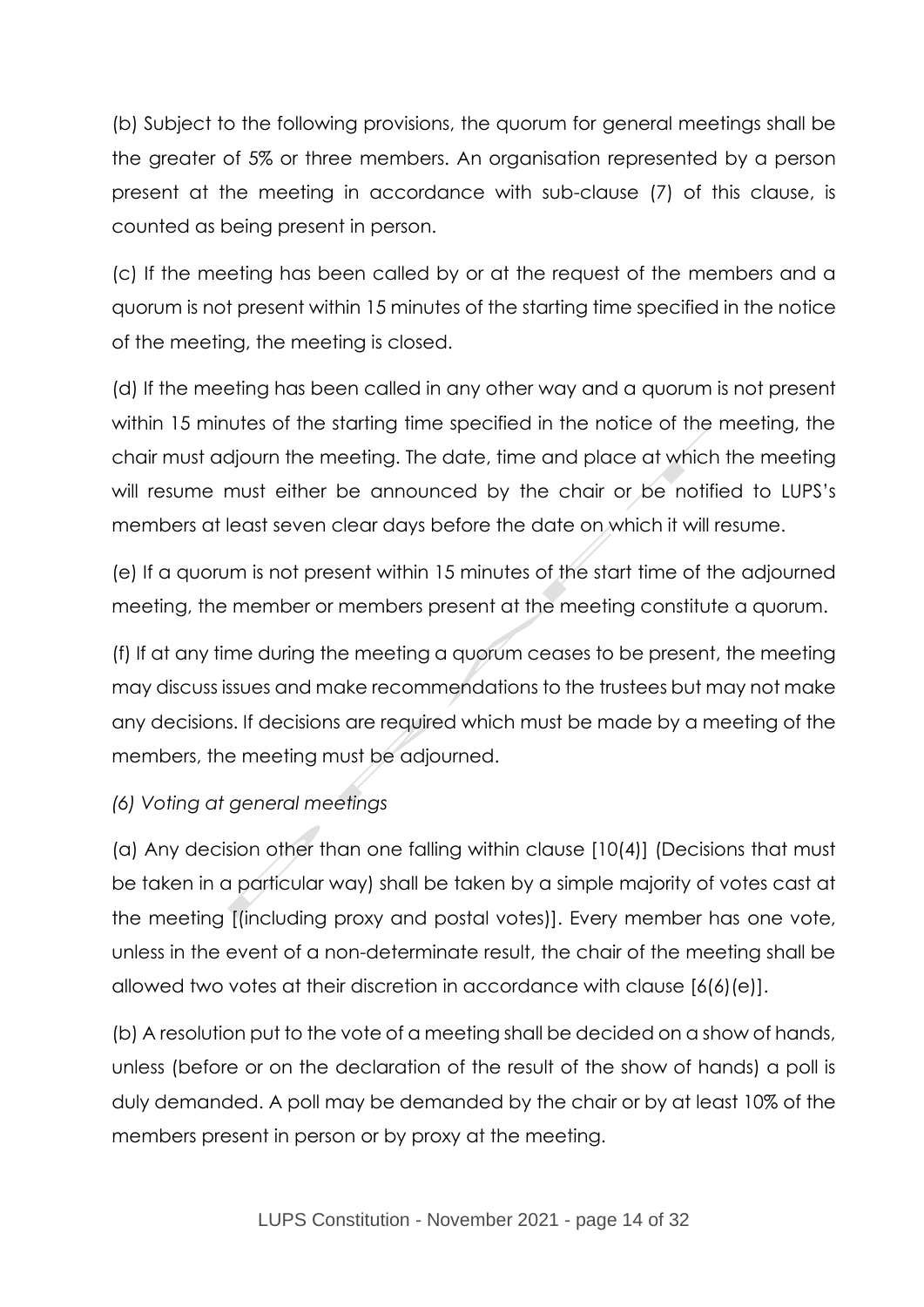(c) A poll demanded on the election of a person to chair the meeting or on a question of adjournment must be taken immediately. A poll on any other matter shall be taken, and the result of the poll shall be announced, in such manner as the chair of the meeting shall decide, provided that the poll must be taken, and the result of the poll announced, within 30 days of the demand for the poll.

(d) A poll may be taken:

(i) at the meeting at which it was demanded; or

(ii) at some other time and place specified by the chair; or

(iii) through the use of postal or electronic communications.

(e) In the event of an equality of votes, whether on a show of hands or on a poll, the chair of the meeting shall have a second, or casting vote.

(f) Any objection to the qualification of any voter must be raised at the meeting at which the vote is cast and the decision of the chair of the meeting shall be final.

#### (7) Proxy voting

(a) Any member of LUPS may appoint another person as a proxy to exercise all or any of that member's rights to attend, speak and vote at a general meeting of LUPS. Proxies must be appointed by a notice in writing (a "proxy notice") which:

(i) states the name and address of the member appointing the proxy;

(ii) identifies the person appointed to be that member's proxy and the general meeting in relation to which that person is appointed;

(iii) is signed by or on behalf of the member appointing the proxy, or is authenticated in such manner as LUPS may determine; and

(iv) is delivered to LUPS in accordance with the constitution and any instructions contained in the notice of the general meeting to which they relate.

(b) LUPS may require proxy notices to be delivered in a particular form, and may specify different forms for different purposes.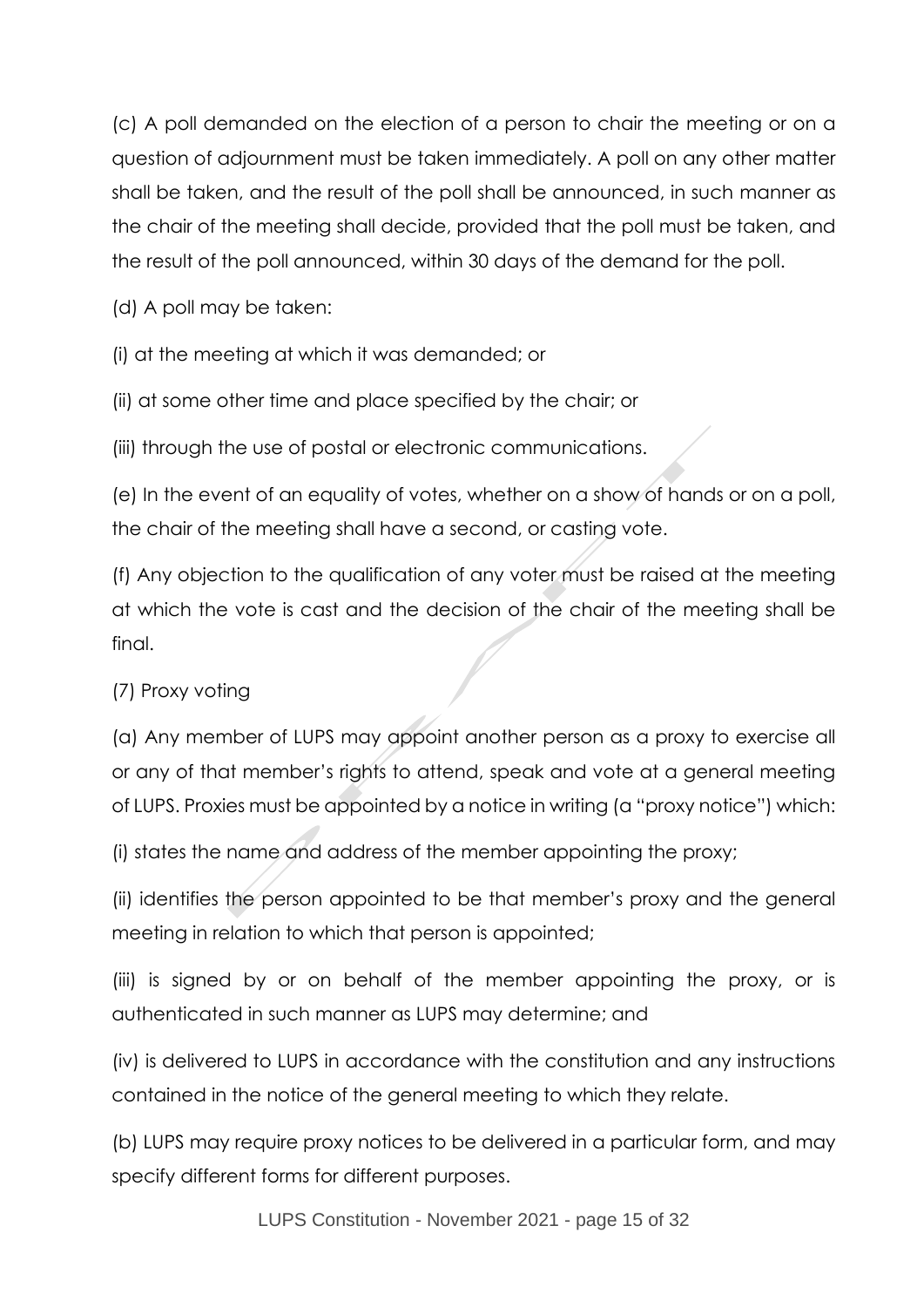(c) Proxy notices may (but do not have to) specify how the proxy appointed under them is to vote (or that the proxy is to abstain from voting) on one or more resolutions.

(d) Unless a proxy notice indicates otherwise, it must be treated as:

(i) allowing the person appointed under it as a proxy discretion as to how to vote on any ancillary or procedural resolutions put to the meeting; and

(ii) appointing that person as a proxy in relation to any adjournment of the general meeting to which it relates as well as the meeting itself.

(e) A member who is entitled to attend, speak or vote (either on a show of hands or on a poll) at a general meeting remains so entitled in respect of that meeting or any adjournment of it, even though a valid proxy notice has been delivered to LUPS by or on behalf of that member.

(f) An appointment under a proxy notice may be revoked by delivering to LUPS a notice in writing given by or on behalf of the member by whom or on whose behalf the proxy notice was given.

(g) A notice revoking a proxy appointment only takes effect if it is delivered before the start of the meeting or adjourned meeting to which it relates.

(h) If a proxy notice is not signed or authenticated by the member appointing the proxy, it must be accompanied by written evidence that the person who signed or authenticated it on that member's behalf had authority to do so.

#### (8) Postal Voting

(a) LUPS may, if the charity trustees so decide, allow the members to vote by post or electronic mail ("email") to elect charity trustees or to make a decision on any matter that is being decided at a general meeting of the members.

(b) The charity trustees must appoint at least two persons independent of LUPS to serve as scrutineers to supervise the conduct of the postal/email ballot and the counting of votes.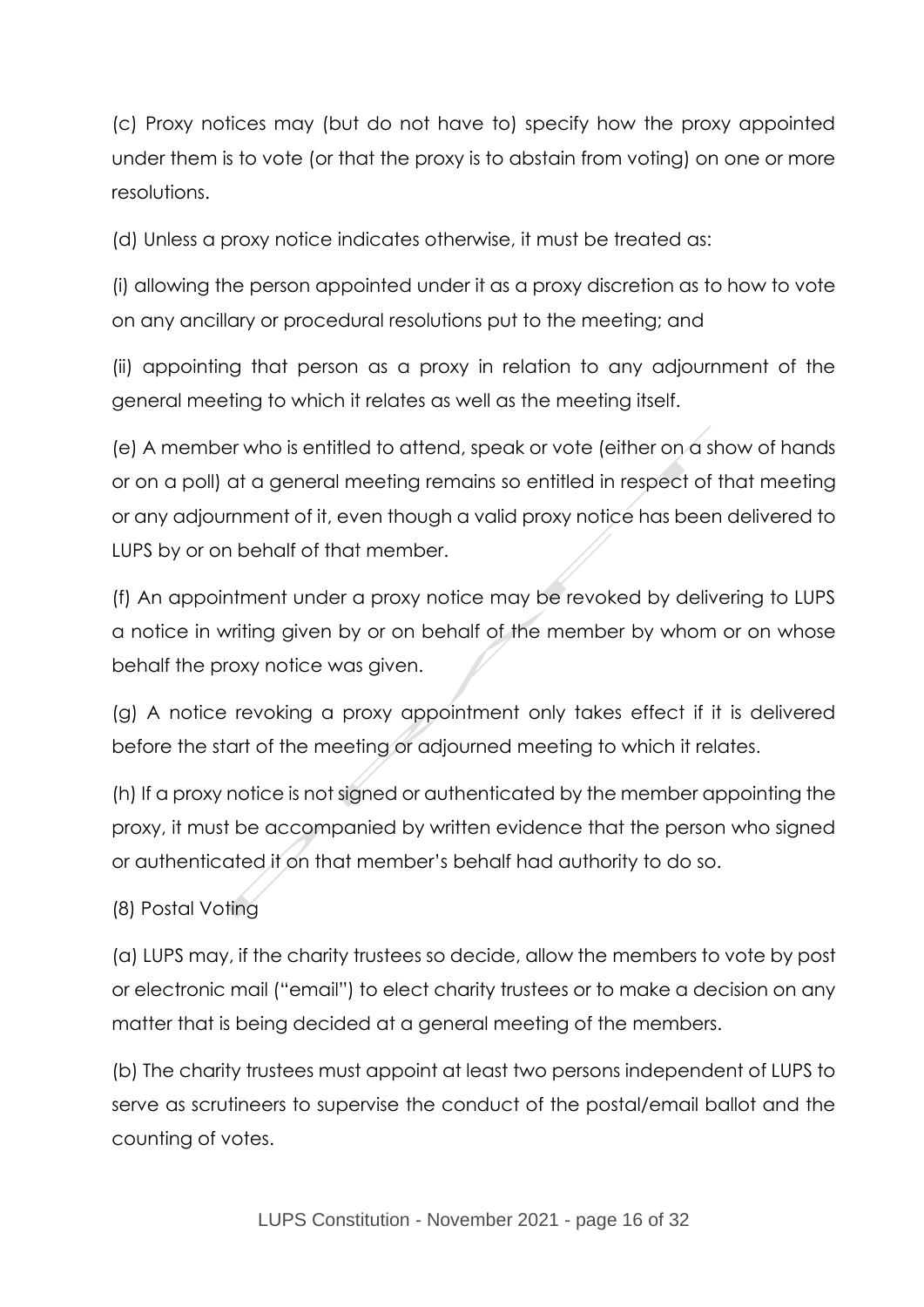(c) If postal and/or email voting is to be allowed on a matter, LUPS must send to members of LUPS not less than [21] days before the deadline for receipt of votes cast in this way:

(i) a notice by email, if the member has agreed to receive notices in this way under clause [22] (Use of electronic communications), including an explanation of the purpose of the vote and the voting procedure to be followed by the member, and a voting form capable of being returned by email or post to LUPS, containing details of the resolution being put to a vote, or of the candidates for election, as applicable;

(ii) a notice by post to all other members, including a written explanation of the purpose of the postal vote and the voting procedure to be followed by the member; and a postal voting form containing details of the resolution being put to a vote, or of the candidates for election, as applicable.

(d) The voting procedure must require all forms returned by post to be in an envelope with the member's name and signature, and nothing else, on the outside, inside another envelope addressed to 'The Scrutineers for [name of CIO]', at LUPS's principal office or such other postal address as is specified in the voting procedure.

(e) The voting procedure for votes cast by email must require the member's name to be at the top of the email, and the email must be authenticated in the manner specified in the voting procedure.

(f) Email votes must be returned to an email address used only for this purpose and must be accessed only by a scrutineer.

(g) The voting procedure must specify the closing date and time for receipt of votes, and must state that any votes received after the closing date or not complying with the voting procedure will be invalid and not be counted.

(h) The scrutineers must make a list of names of members casting valid votes, and a separate list of members casting votes which were invalid. These lists must be provided to a charity trustee or other person overseeing admission to, and voting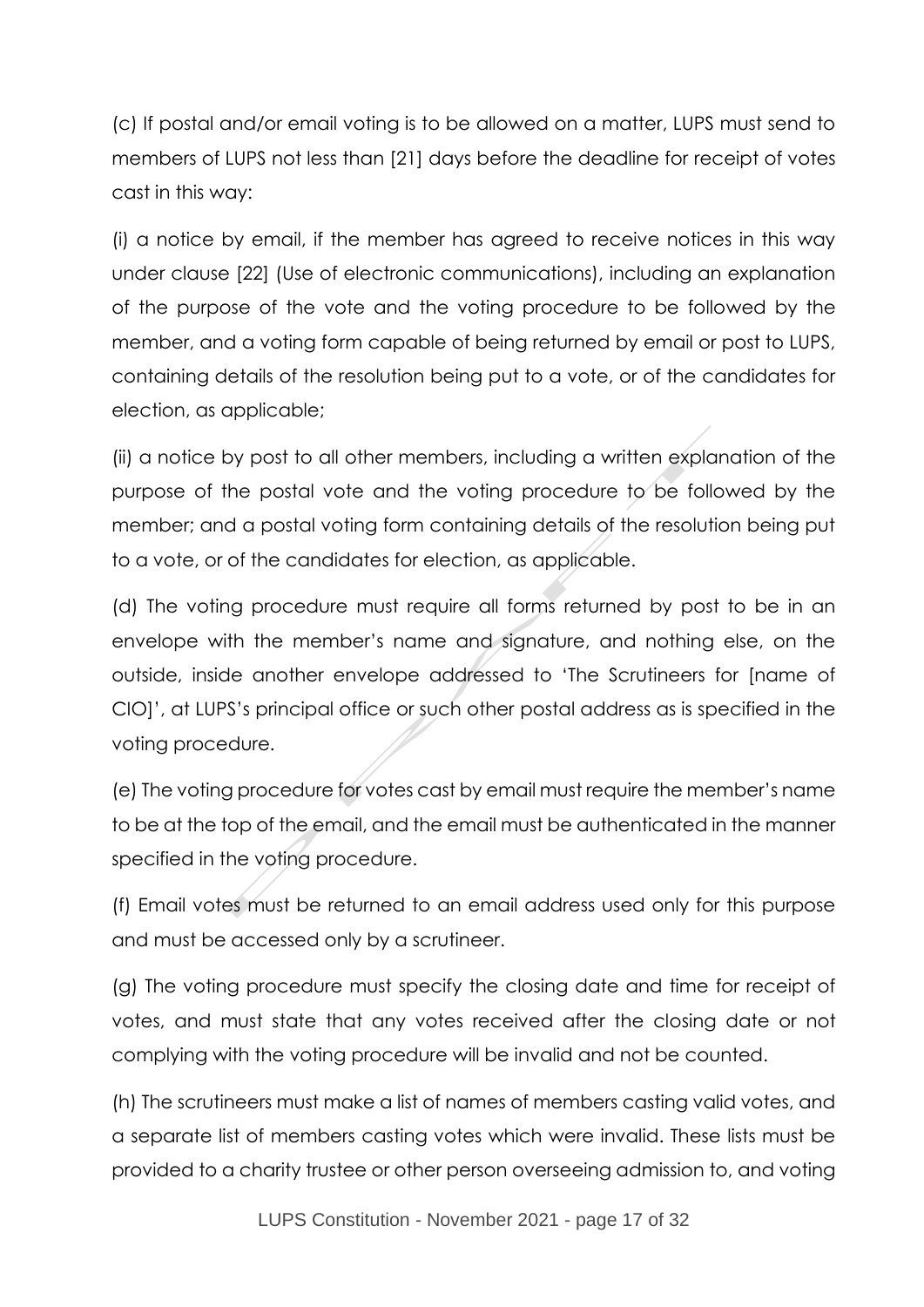at, the general meeting. A member who has cast a valid postal or email vote must not vote at the meeting, and must not be counted in the quorum for any part of the meeting on which he, she or it has already cast a valid vote. A member who has cast an invalid vote by post or email is allowed to vote at the meeting and counts towards the quorum.

(i) For postal votes, the scrutineers must retain the internal envelopes (with the member's name and signature). For email votes, the scrutineers must cut off and retain any part of the email that includes the member's name.

In each case, a scrutineer must record on this evidence of the member's name that the vote has been counted, or if the vote has been declared invalid, the reason for such declaration.

(i) Votes cast by post or email must be counted by all the scrutineers before the meeting at which the vote is to be taken. The scrutineers must provide to the person chairing the meeting written confirmation of the number of valid votes received by post and email and the number of votes received which were invalid.

(k) The scrutineers must not disclose the result of the postal/email ballot until after votes taken by hand or by poll at the meeting, or by poll after the meeting, have been counted. Only at this point shall the scrutineers declare the result of the valid votes received, and these votes shall be included in the declaration of the result of the vote.

(l) Following the final declaration of the result of the vote, the scrutineers must provide to a charity trustee or other authorised person bundles containing the evidence of members submitting valid postal votes; evidence of members submitting valid email votes; evidence of invalid votes; the valid votes; and the invalid votes.

(m) Any dispute about the conduct of a postal or email ballot must be referred initially to a panel set up by the charity trustees, to consist of two trustees and two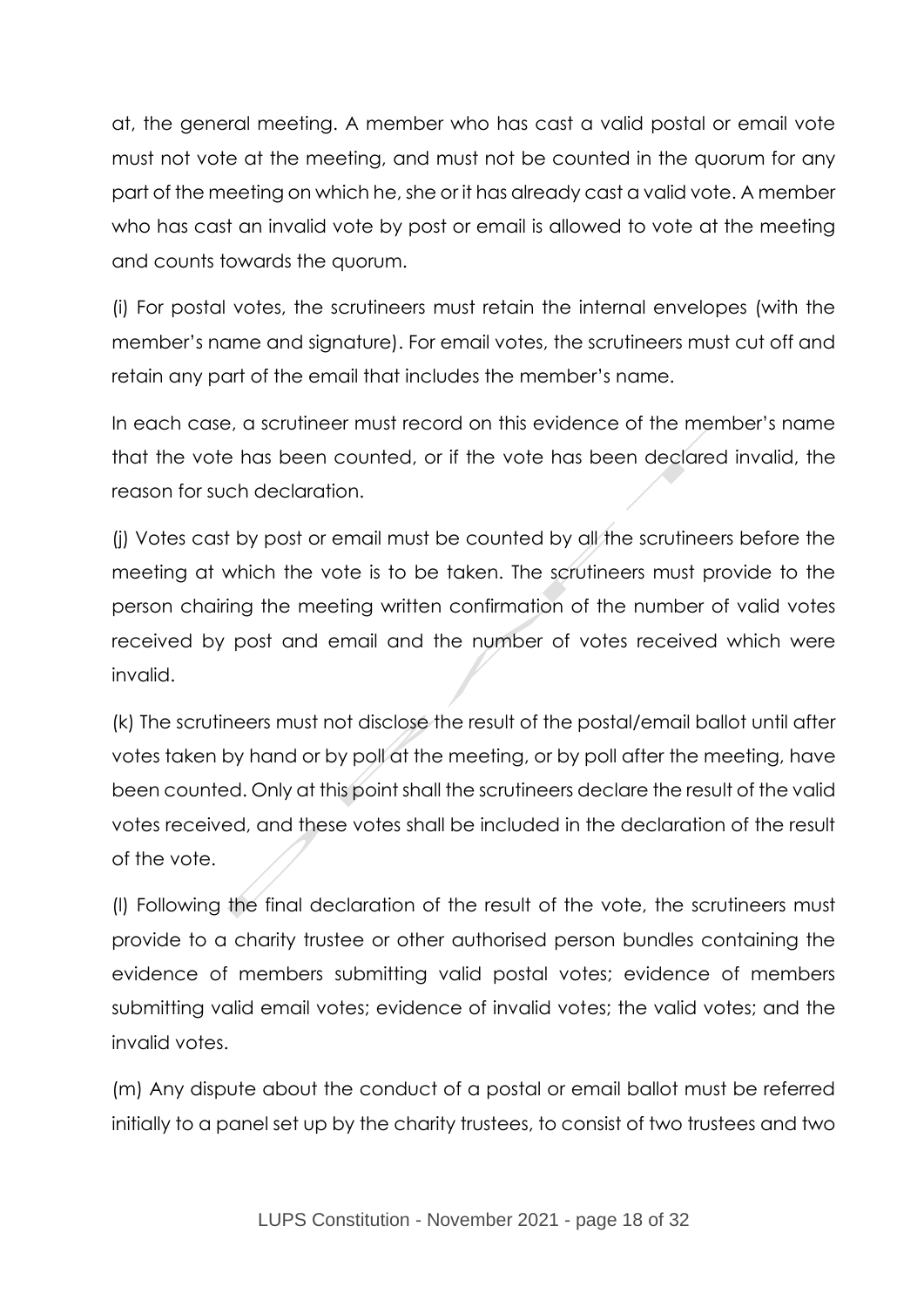persons independent of LUPS. If the dispute cannot be satisfactorily resolved by the panel, it must be referred to the Electoral Reform Services.

*(9) Representation of organisations and corporate members*

A[n organisation or a]corporate body that is a member of LUPS may, in accordance with its usual decision-making process, authorise a person to act as its representative at any general meeting of LUPS.

The representative is entitled to exercise the same powers on behalf of the [organisation or] corporate body as the [organisation or] corporate body could exercise as an individual member of LUPS.

#### *(10) Adjournment of meetings*

The chair may with the consent of a meeting at which a quorum is present (and shall if so directed by the meeting) adjourn the meeting to another time and/or place. No business may be transacted at an adjourned meeting except business which could properly have been transacted at the original meeting.

## **12. Charity trustees**

## *(1) Functions and duties of charity trustees*

The charity trustees shall manage the affairs of LUPS and may for that purpose exercise all the powers of LUPS. It is the duty of each charity trustee:

(a) to exercise his or her powers and to perform his or her functions as a trustee of LUPS in the way he or she decides in good faith would be most likely to further the purposes of LUPS; and

(b) to exercise, in the performance of those functions, such care and skill as is reasonable in the circumstances having regard in particular to:

(i) any special knowledge or experience that he or she has or holds himself or herself out as having; and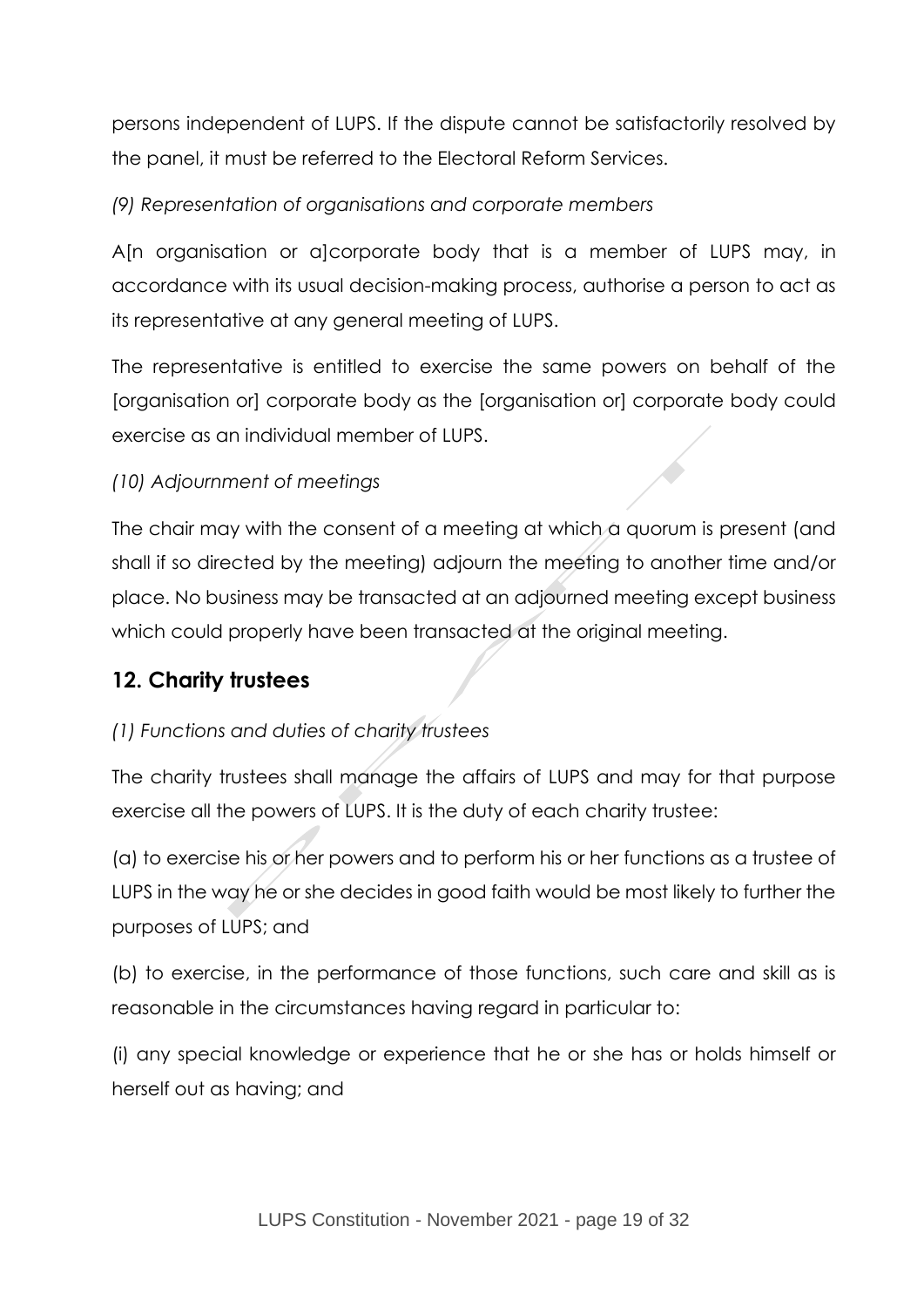(ii) if he or she acts as a charity trustee of LUPS in the course of a business or profession, to any special knowledge or experience that it is reasonable to expect of a person acting in the course of that kind of business or profession.

*(2) Eligibility for trusteeship*

(a) Every charity trustee must be a natural person.

- (b) No one may be appointed as a charity trustee:
- if he or she is under the age of 16 years; or

• if he or she would automatically cease to hold office under the provisions of clause [15(1)(f)].

(c) No one is entitled to act as a charity trustee whether on appointment or on any re-appointment until he or she has expressly acknowledged, in whatever way the charity trustees decide, his or her acceptance of the office of charity trustee.

(d) At least one of the trustees of LUPS must be 18 years of age or over. If there is no trustee aged at least 18 years, the remaining trustee or trustees may act only to call a meeting of the charity trustees, or appoint a new charity trustee.

*(3) Number of charity trustees*

(a) There must be at least three charity trustees. If the number falls below this minimum, the remaining trustee or trustees may act only to call a meeting of the charity trustees, or appoint a new charity trustee.

(b) There is no maximum number of charity trustees that may be appointed to LUPS.

## **13. Appointment of charity trustees**

## *(1) Elected charity trustees*

(a) At every annual general meeting of the members of LUPS, a minimum of onethird of the elected charity trustees shall retire from office. If the number of elected charity trustees is not three or a multiple of three, then the number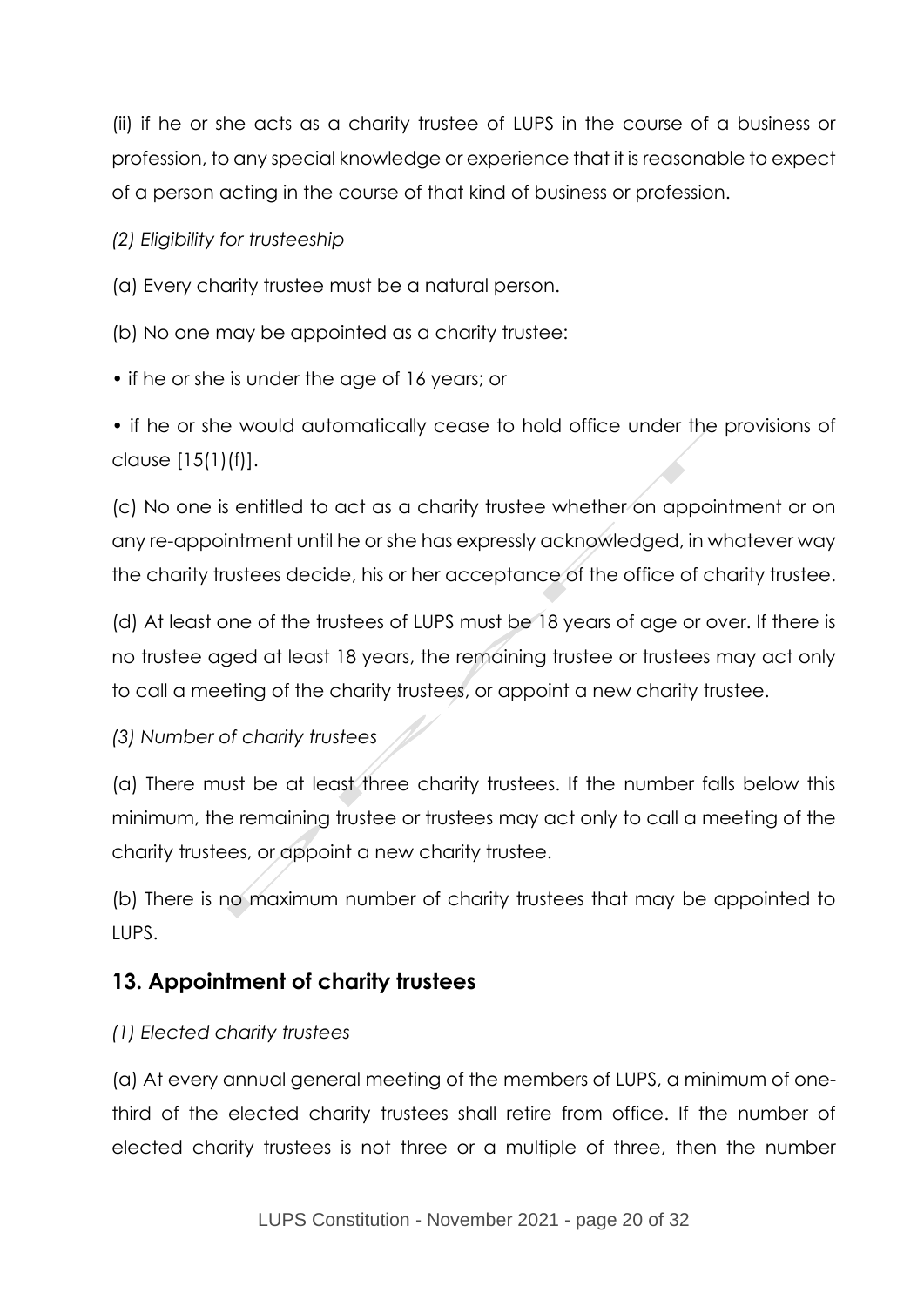nearest to one-third shall retire from office, but if there is only one charity trustee, he or she shall retire;

(b) The charity trustees to retire by rotation shall be those who have been longest in office since their last appointment or reappointment. If any trustees were last appointed or reappointed on the same day those to retire shall (unless they otherwise agree among themselves) be determined by lot;

(c) The vacancies so arising may be filled by the decision of the members at the annual general meeting; any vacancies not filled at the annual general meeting may be filled as provided in sub-clause (d) of this clause;

(d) The members or the charity trustees may at any time decide to appoint a new charity trustee, whether in place of a charity trustee who has retired or been removed in accordance with clause [15] (Retirement and removal of charity trustees), or as an additional charity trustee, provided that the limit specified in clause [12(3)] on the number of charity trustees would not as a result be exceeded;

(e) A person so appointed by the members of LUPS shall retire in accordance with the provisions of sub-clauses (a) and (b) of this clause. A person so appointed by the charity trustees shall retire at the conclusion of the annual general meeting next following the date of his appointment, and shall not be counted for the purpose of determining which of the charity trustees is to retire by rotation at that meeting.

## **14. Information for new charity trustees**

The charity trustees will make available to each new charity trustee, on or before his or her first appointment:

- (a) a copy of this constitution and any amendments made to it; and
- (b) a copy of LUPS's latest trustees' annual report and statement of accounts.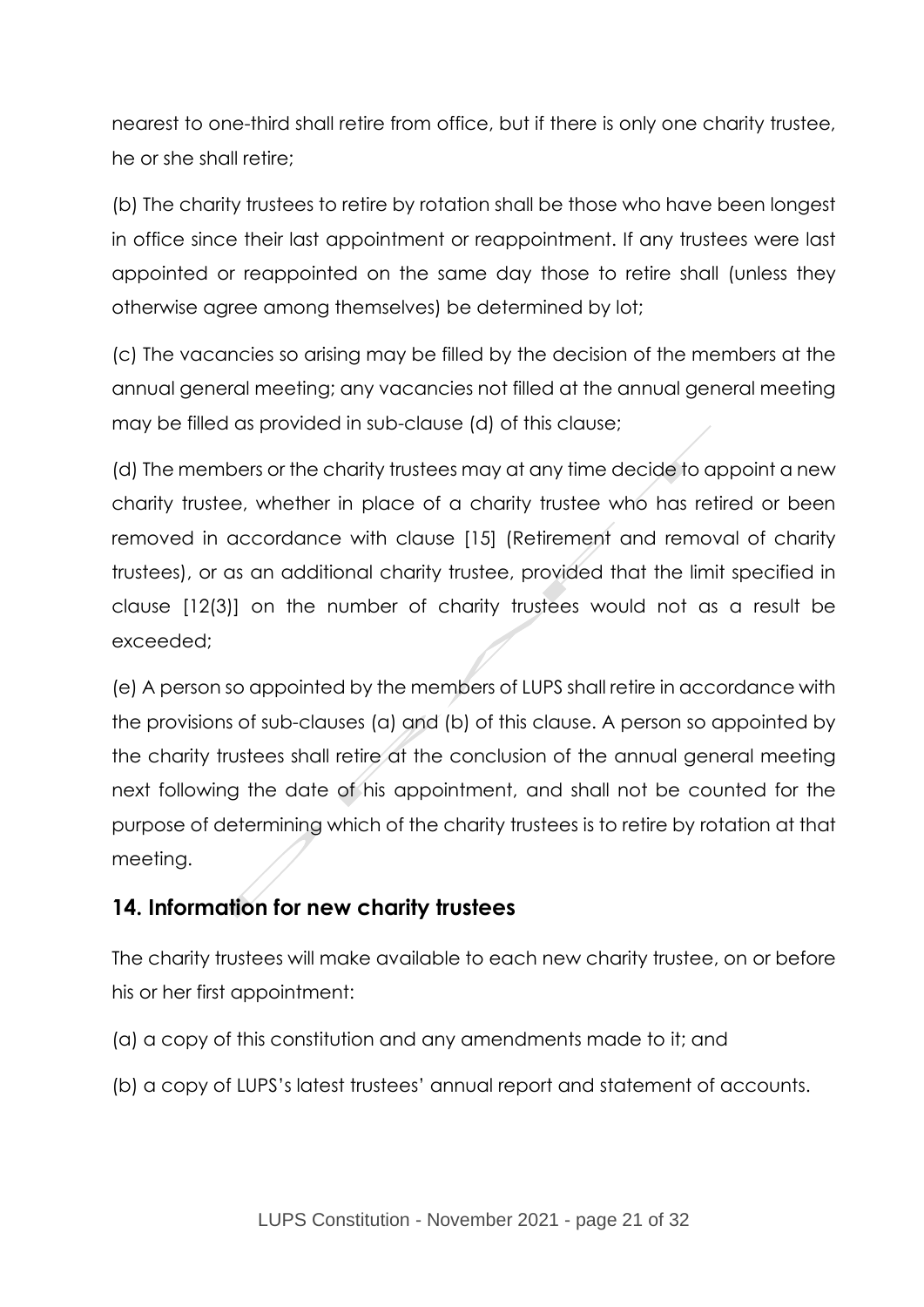## **15. Retirement and removal of charity trustees**

(1) A charity trustee ceases to hold office if he or she:

(a) retires by notifying LUPS in writing (but only if enough charity trustees will remain in office when the notice of resignation takes effect to form a quorum for meetings);

(b) is absent without the permission of the charity trustees from all their meetings held within a period of six months and the trustees resolve that his or her office be vacated;

(c) dies;

(d) in the written opinion, given to LUPS, of a registered medical practitioner treating that person, has become physically or mentally incapable of acting as a trustee and may remain so for more than three months;

(e) is removed by the members of LUPS in accordance with sub-clause (2) of this clause; or

(f) is disqualified from acting as a charity trustee by virtue of section 178-180 of the Charities Act 2011 (or any statutory re-enactment or modification of that provision).

(2) A charity trustee shall be removed from office if a resolution to remove that trustee is proposed at a general meeting of the members called for that purpose and properly convened in accordance with clause [11], and the resolution is passed by a two-thirds majority of votes cast at the meeting.

(3) A resolution to remove a charity trustee in accordance with this clause shall not take effect unless the individual concerned has been given at least 14 clear days' notice in writing that the resolution is to be proposed, specifying the circumstances alleged to justify removal from office, and has been given a reasonable opportunity of making oral and/or written representations to the members of LUPS.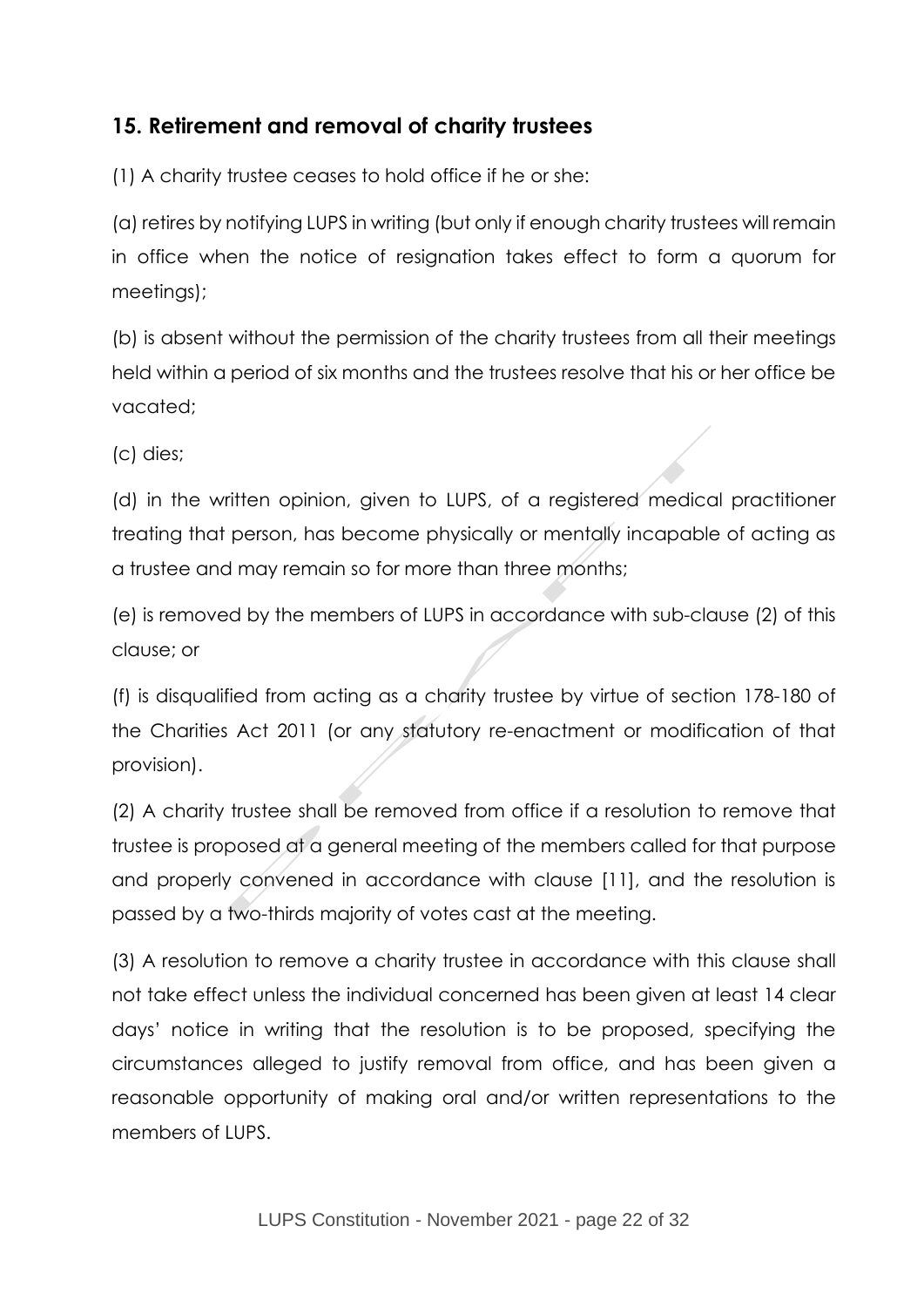## **16. Reappointment of charity trustees**

Any person who retires as a charity trustee by rotation or by giving notice to LUPS is eligible for reappointment.

## **17. Taking of decisions by charity trustees**

Any decision may be taken either:

• at a meeting of the charity trustees; or

• by resolution in writing [or electronic form] agreed by a majority of all of the charity trustees, which may comprise either a single document or several documents containing the text of the resolution in like form to which the majority of all of the charity trustees has signified their agreement. Such a resolution shall be effective provided that

• a copy of the proposed resolution has been sent, at or as near as reasonably practicable to the same time, to all of the charity trustees; and

• the majority of all of the charity trustees has signified agreement to the resolution in a document or documents which has or have been authenticated by their signature, by a statement of their identity accompanying the document or documents, or in such other manner as the charity trustees have previously resolved, and delivered to LUPS at its principal office or such other place as the trustees may resolve [within 28 days of the circulation date].

## **18. Delegation by charity trustees**

(1) The charity trustees may delegate any of their powers or functions to a committee or committees, and, if they do, they must determine the terms and conditions on which the delegation is made. The charity trustees may at any time alter those terms and conditions, or revoke the delegation.

(2) This power is in addition to the power of delegation in the General Regulations and any other power of delegation available to the charity trustees, but is subject to the following requirements –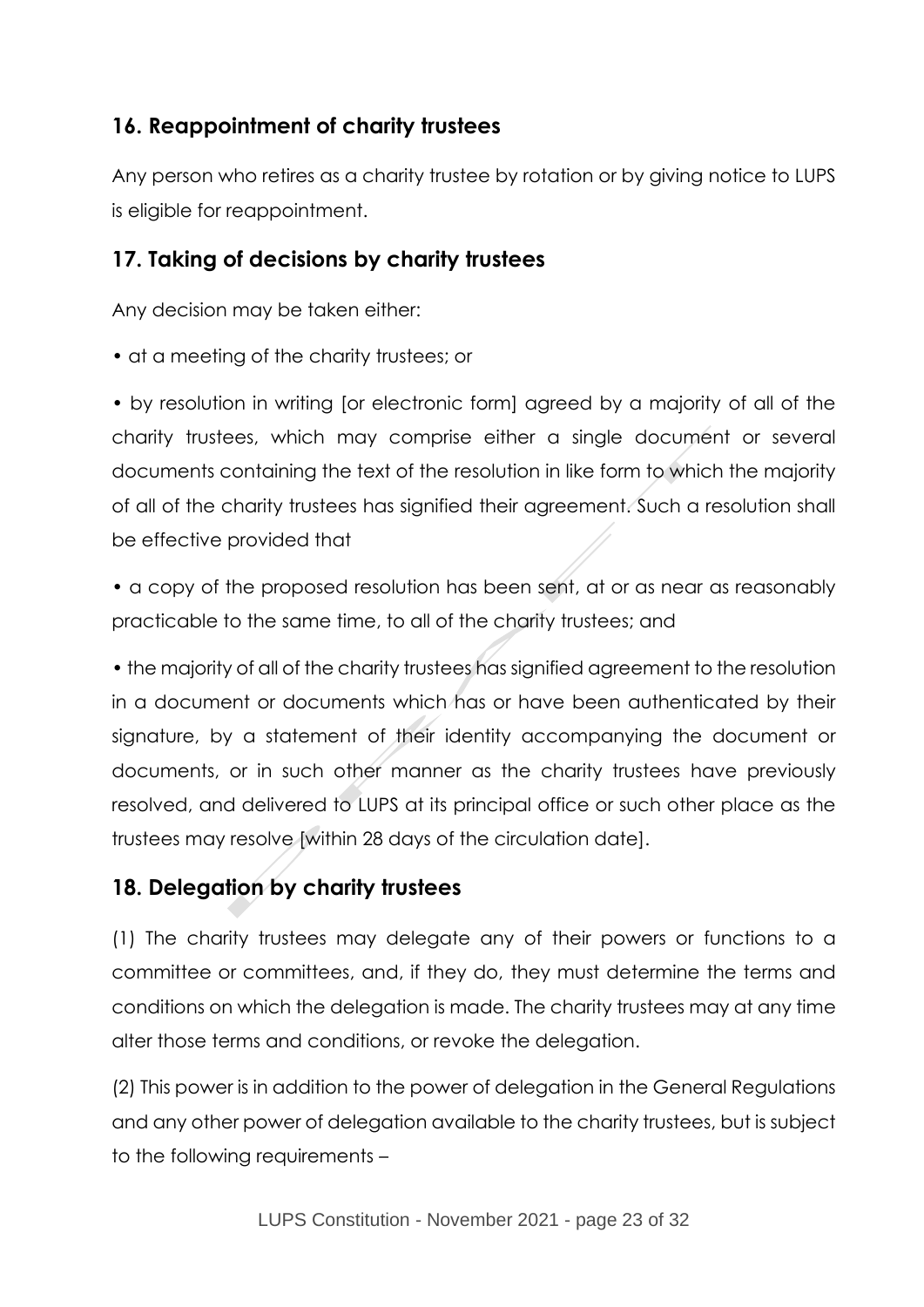(a) a committee may consist of two or more persons, but at least one member of each committee must be a charity trustee;

(b) the acts and proceedings of any committee must be brought to the attention of the charity trustees as a whole as soon as is reasonably practicable; and

(c) the charity trustees shall from time to time review the arrangements which they have made for the delegation of their powers.

## **19. Meetings and proceedings of charity trustees**

#### *(1) Calling meetings*

(a) Any charity trustee may call a meeting of the charity trustees.

(b) Subject to that, the charity trustees shall decide how their meetings are to be called, and what notice is required.

#### *(2) Chairing of meetings*

The charity trustees may appoint one of their number to chair their meetings and may at any time revoke such appointment. If no-one has been so appointed, or if the person appointed is unwilling to preside or is not present within 10 minutes after the time of the meeting, the charity trustees present may appoint one of their number to chair that meeting.

## *(3) Procedure at meetings*

(a) No decision shall be taken at a meeting unless a quorum is present at the time when the decision is taken. The quorum is two charity trustees, or the number nearest to one third of the total number of charity trustees, whichever is greater, or such larger number as the charity trustees may decide from time to time. A charity trustee shall not be counted in the quorum present when any decision is made about a matter upon which he or she is not entitled to vote.

(b) Questions arising at a meeting shall be decided by a majority of those eligible to vote.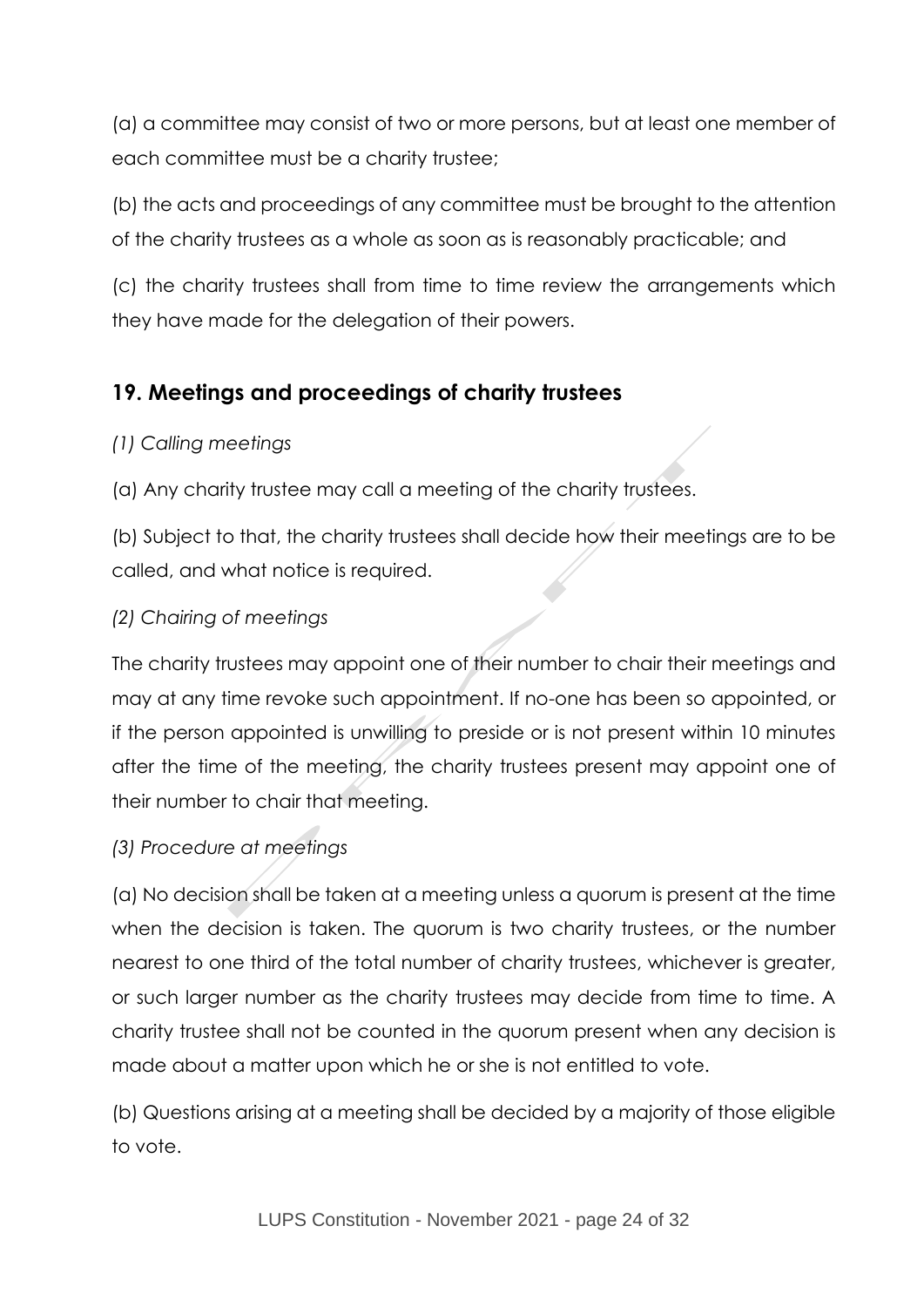(c) In the case of an equality of votes, the chair shall have a second or casting vote.

*(4) Participation in meetings by electronic means*

(a) A meeting may be held by suitable electronic means agreed by the charity trustees in which each participant may communicate with all the other participants.

(b) Any charity trustee participating at a meeting by suitable electronic means agreed by the charity trustees in which a participant or participants may communicate with all the other participants shall qualify as being present at the meeting.

(c) Meetings held by electronic means must comply with rules for meetings, including chairing and the taking of minutes.

## **20. Saving provisions**

(1) Subject to sub-clause (2) of this clause, all decisions of the charity trustees, or of a committee of charity trustees, shall be valid notwithstanding the participation in any vote of a charity trustee:

• who was disqualified from holding office;

• who had previously retired or who had been obliged by the constitution to vacate office;

• who was not entitled to vote on the matter, whether by reason of a conflict of interest or otherwise; if, without the vote of that charity trustee and that charity trustee being counted in the quorum, the decision has been made by a majority of the charity trustees at a quorate meeting.

(2) Sub-clause (1) of this clause does not permit a charity trustee to keep any benefit that may be conferred upon him or her by a resolution of the charity trustees or of a committee of charity trustees if, but for clause (1), the resolution would have been void, or if the charity trustee has not complied with clause 7 (Conflicts of interest).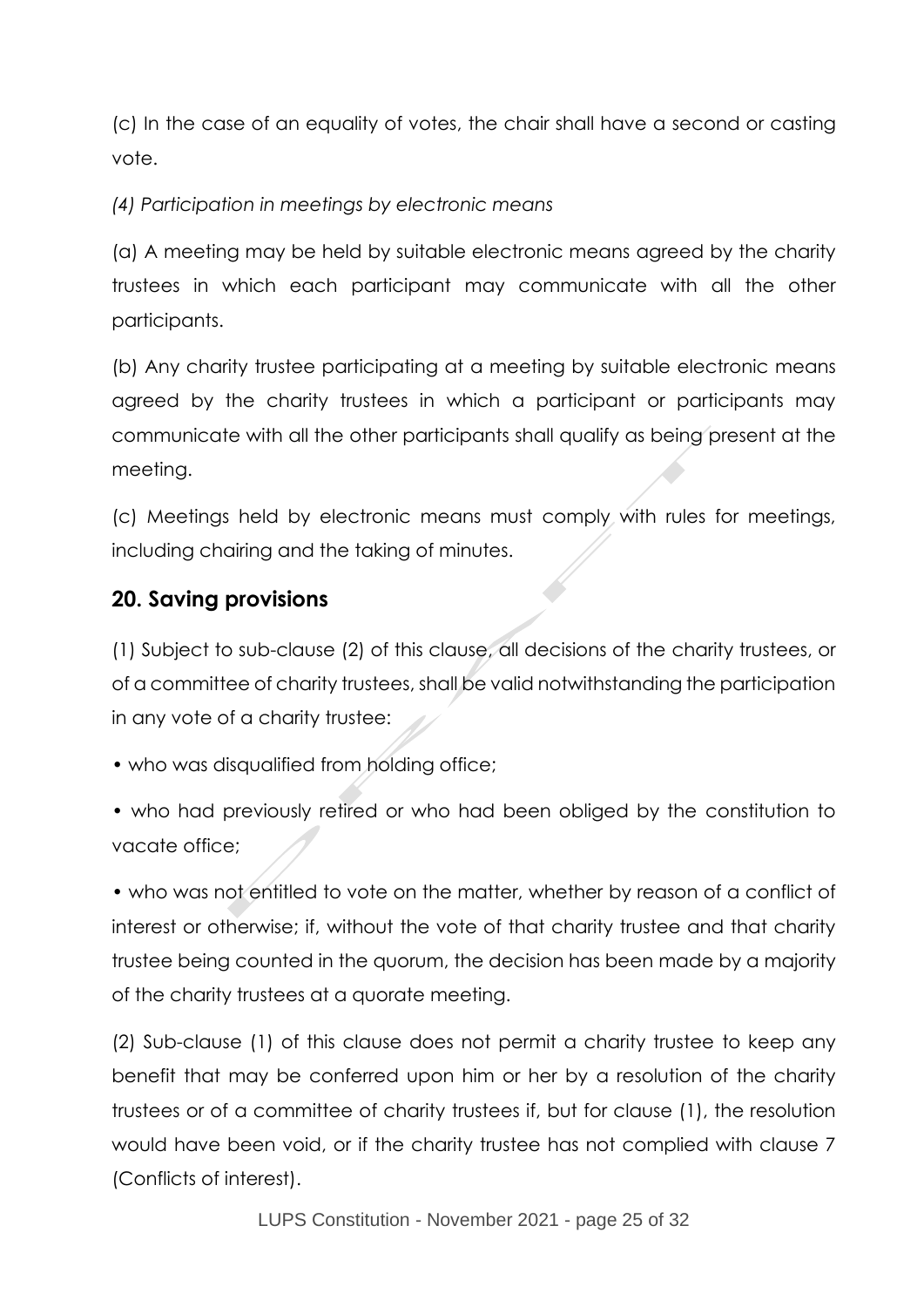## **21. Execution of documents**

(1) LUPS shall execute documents either by signature or by affixing its seal (if it has one).

(2) A document is validly executed by signature if it is signed by at least two of the charity trustees.

(3) If LUPS has a seal:

(a) it must comply with the provisions of the General Regulations; and

(b) it must only be used by the authority of the charity trustees or of a committee of charity trustees duly authorised by the charity trustees. The charity trustees may determine who shall sign any document to which the seal is affixed and unless otherwise determined it shall be signed by two charity trustees.

## **22. Use of electronic communications**

#### *(1) General*

LUPS will comply with the requirements of the Communications Provisions in the General Regulations and in particular:

(a) the requirement to provide within 21 days to any member on request a hard copy of any document or information sent to the member otherwise than in hard copy form;

(b) any requirements to provide information to the Commission in a particular form or manner.

#### *(2) To LUPS*

Any member or charity trustee of LUPS may communicate electronically with LUPS to an address specified by LUPS for the purpose, so long as the communication is authenticated in a manner which is satisfactory to LUPS.

*(3) By LUPS*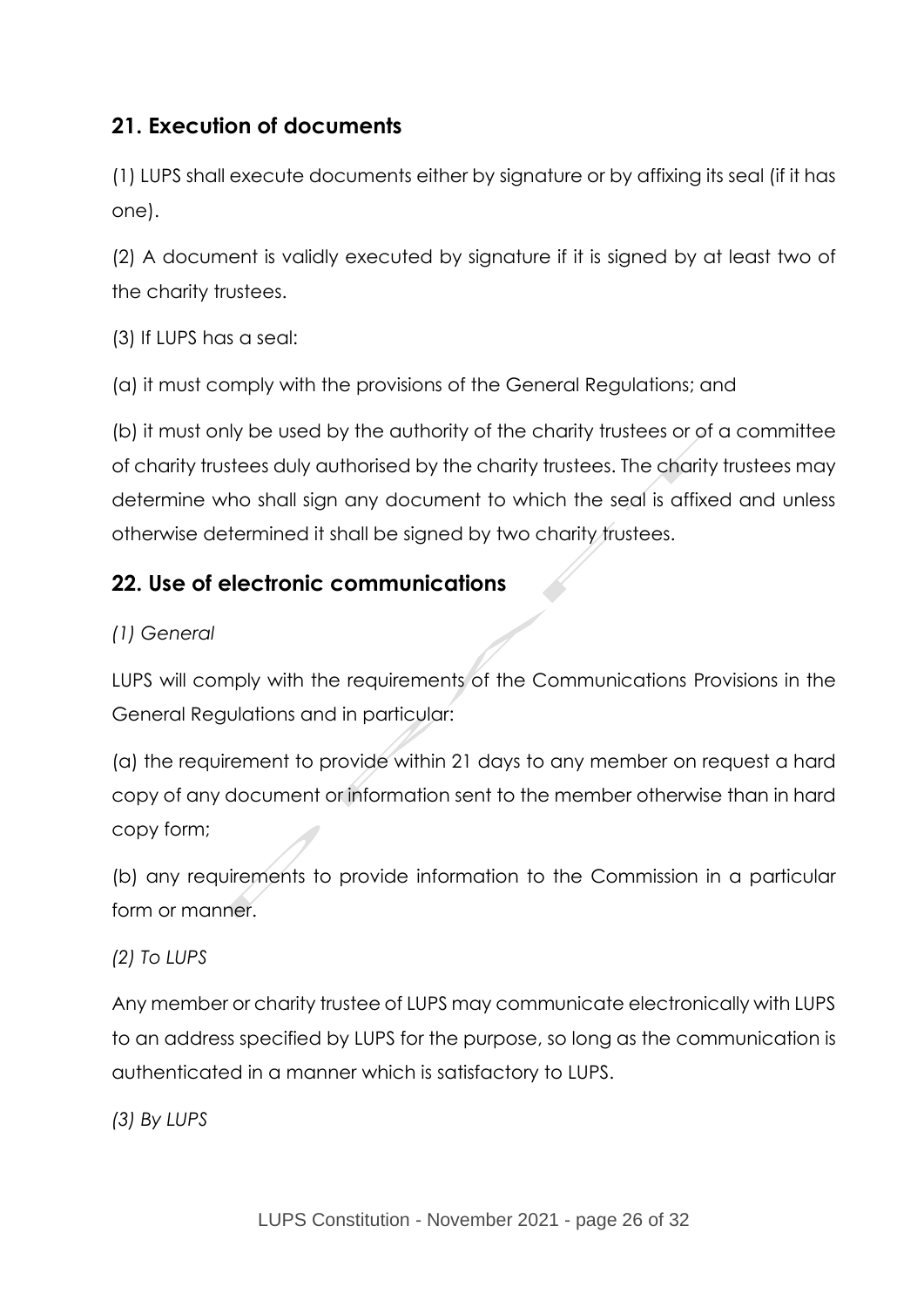(a) Any member or charity trustee of LUPS, by providing LUPS with his or her email address or similar, is taken to have agreed to receive communications from LUPS in electronic form at that address, unless the member has indicated to LUPS his or her unwillingness to receive such communications in that form.

(b) The charity trustees may, subject to compliance with any legal requirements, by means of publication on its website –

(i) provide the members with the notice referred to in clause 11(3) (Notice of general meetings);

(ii) give charity trustees notice of their meetings in accordance with clause 19(1) (Calling meetings);[and

(iii) submit any proposal to the members or charity trustees for decision by written resolution or postal vote in accordance with LUPS's powers under clause 10 (Members' decisions), 10(3) (Decisions taken by resolution in writing), or 11(8) (Postal voting).

(c) The charity trustees must:

(i) take reasonable steps to ensure that members and charity trustees are promptly notified of the publication of any such notice or proposal;

(ii) send any such notice or proposal in hard copy form to any member or charity trustee who has not consented to receive communications in electronic form

## **23. Keeping of Registers**

LUPS must comply with its obligations under the General Regulations in relation to the keeping of, and provision of access to, registers of its members and charity trustees.

#### **24. Minutes**

The charity trustees must keep minutes of all:

(1) appointments of officers made by the charity trustees;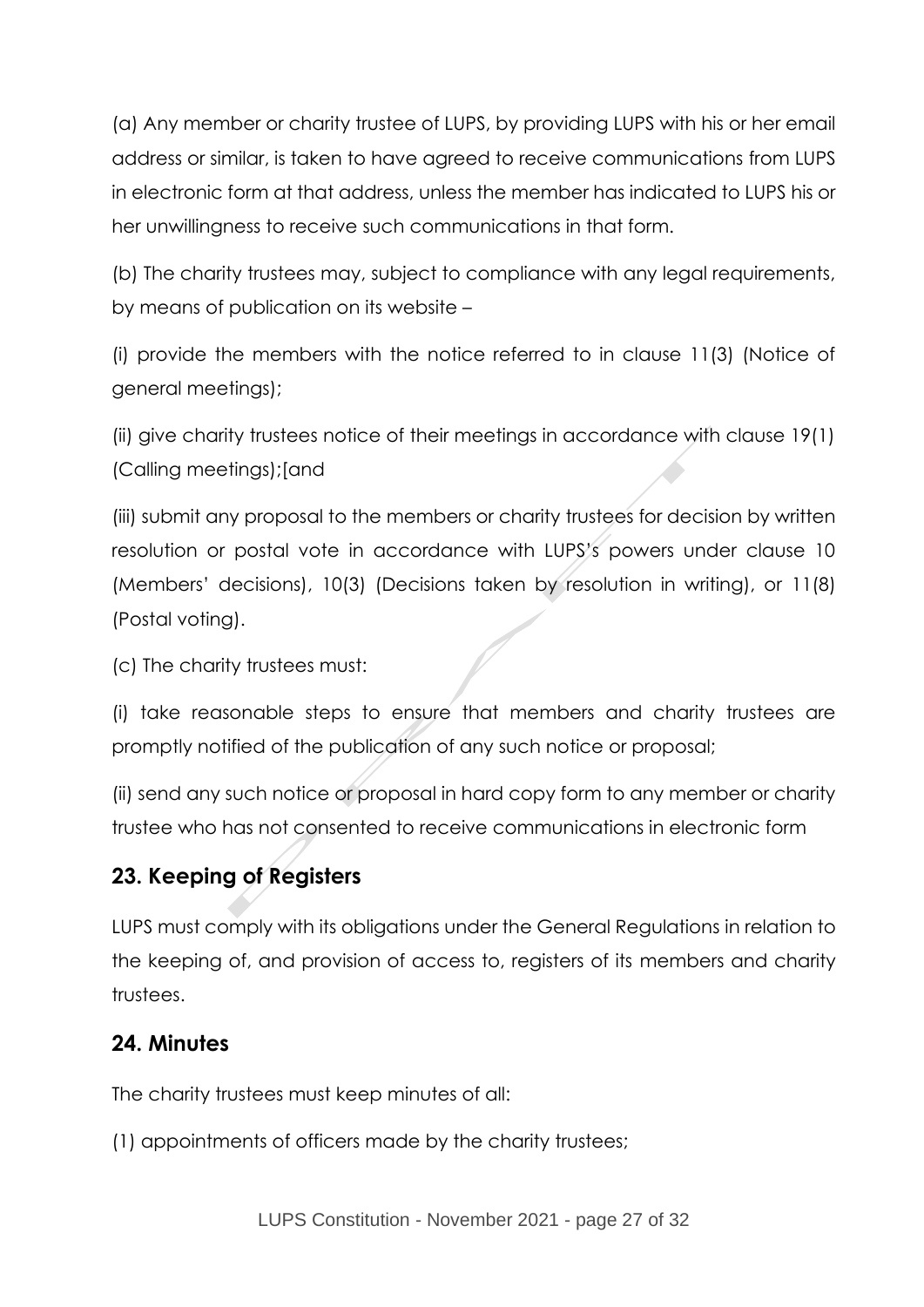(2) proceedings at general meetings of LUPS;

- (3) meetings of the charity trustees and committees of charity trustees including:
- the names of the trustees present at the meeting;
- the decisions made at the meetings; and
- where appropriate the reasons for the decisions;
- (4) decisions made by the charity trustees otherwise than in meetings.

## **25. Accounting records, accounts, annual reports and returns, register maintenance**

(1) The charity trustees must comply with the requirements of the Charities Act 2011 with regard to the keeping of accounting records, to the preparation and scrutiny of statements of accounts, and to the preparation of annual reports and returns.

The statements of accounts, reports and returns must be sent to the Charity Commission, regardless of the income of LUPS, within 10 months of the financial year end.

(2) The charity trustees must comply with their obligation to inform the Commission within 28 days of any change in the particulars of LUPS entered on the Central Register of Charities.

## **26. Rules**

The charity trustees may from time to time make such reasonable and proper rules or bye laws as they may deem necessary or expedient for the proper conduct and management of LUPS, but such rules or bye laws must not be inconsistent with any provision of this constitution.

Copies of any such rules or bye laws currently in force must be made available to any member of LUPS on request.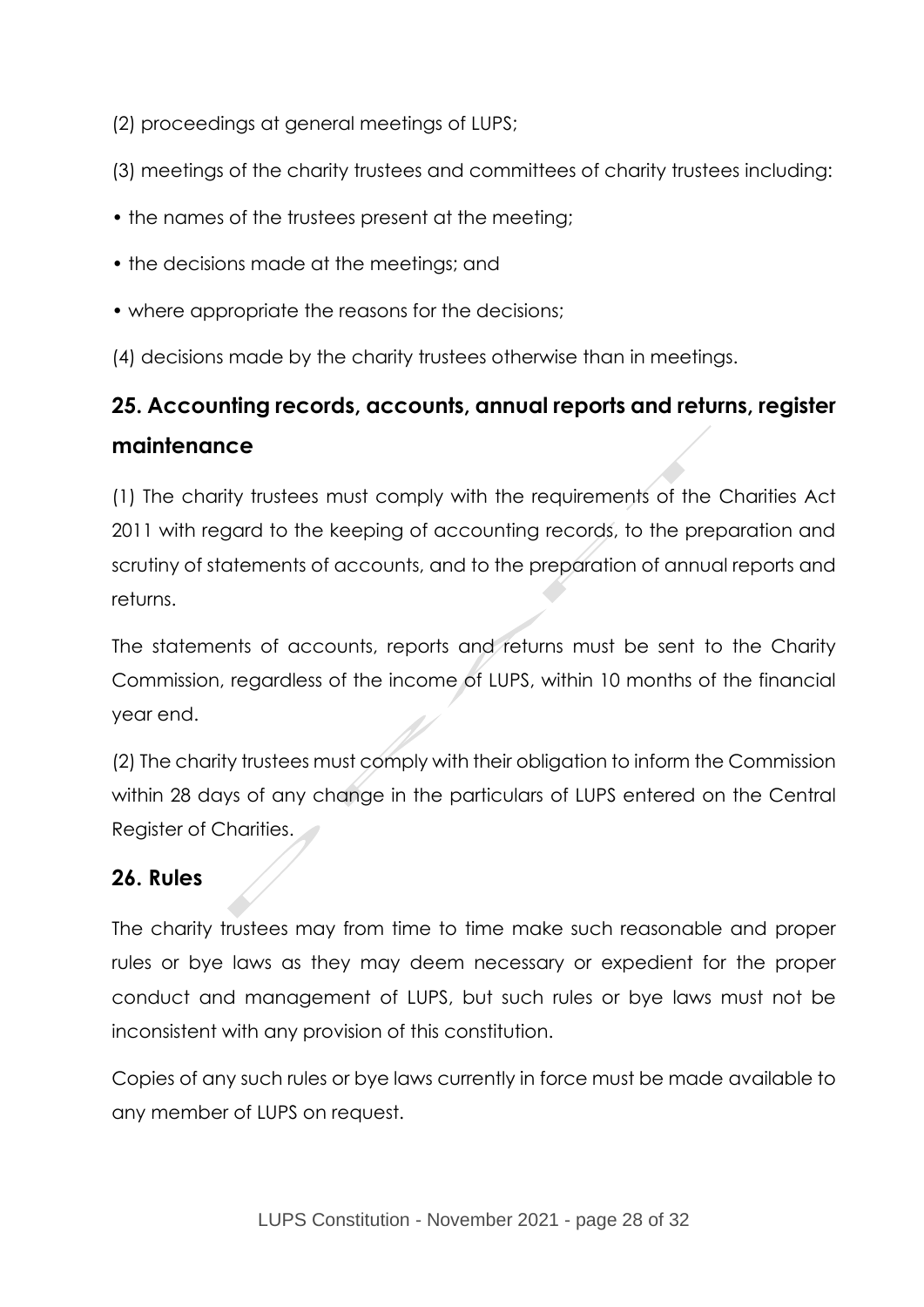## **27. Disputes**

If a dispute arises between members of LUPS about the validity or propriety of anything done by the members under this constitution, and the dispute cannot be resolved by agreement, the parties to the dispute must first try in good faith to settle the dispute by mediation before resorting to litigation.

## **28. Amendment of constitution**

As provided by clauses 224-227 of the Charities Act 2011:

(1) This constitution can only be amended:

(a) by resolution agreed in writing by all members of LUPS; or (b) by a resolution passed by a 75% majority of votes cast at a general meeting of the members of LUPS.

(2) Any alteration of clause 3 (Objects), clause [29] (Voluntary winding up or dissolution), this clause, or of any provision where the alteration would provide authorisation for any benefit to be obtained by charity trustees or members of LUPS or persons connected with them, requires the prior written consent of the Charity Commission.

(3) No amendment that is inconsistent with the provisions of the Charities Act 2011 or the General Regulations shall be valid.

(4) A copy of any resolution altering the constitution, together with a copy of LUPS's constitution as amended, must be sent to the Commission within 15 days from the date on which the resolution is passed. The amendment does not take effect until it has been recorded in the Register of Charities.

## **29. Voluntary winding up or dissolution**

(1) As provided by the Dissolution Regulations, LUPS may be dissolved by resolution of its members. Any decision by the members to wind up or dissolve LUPS can only be made: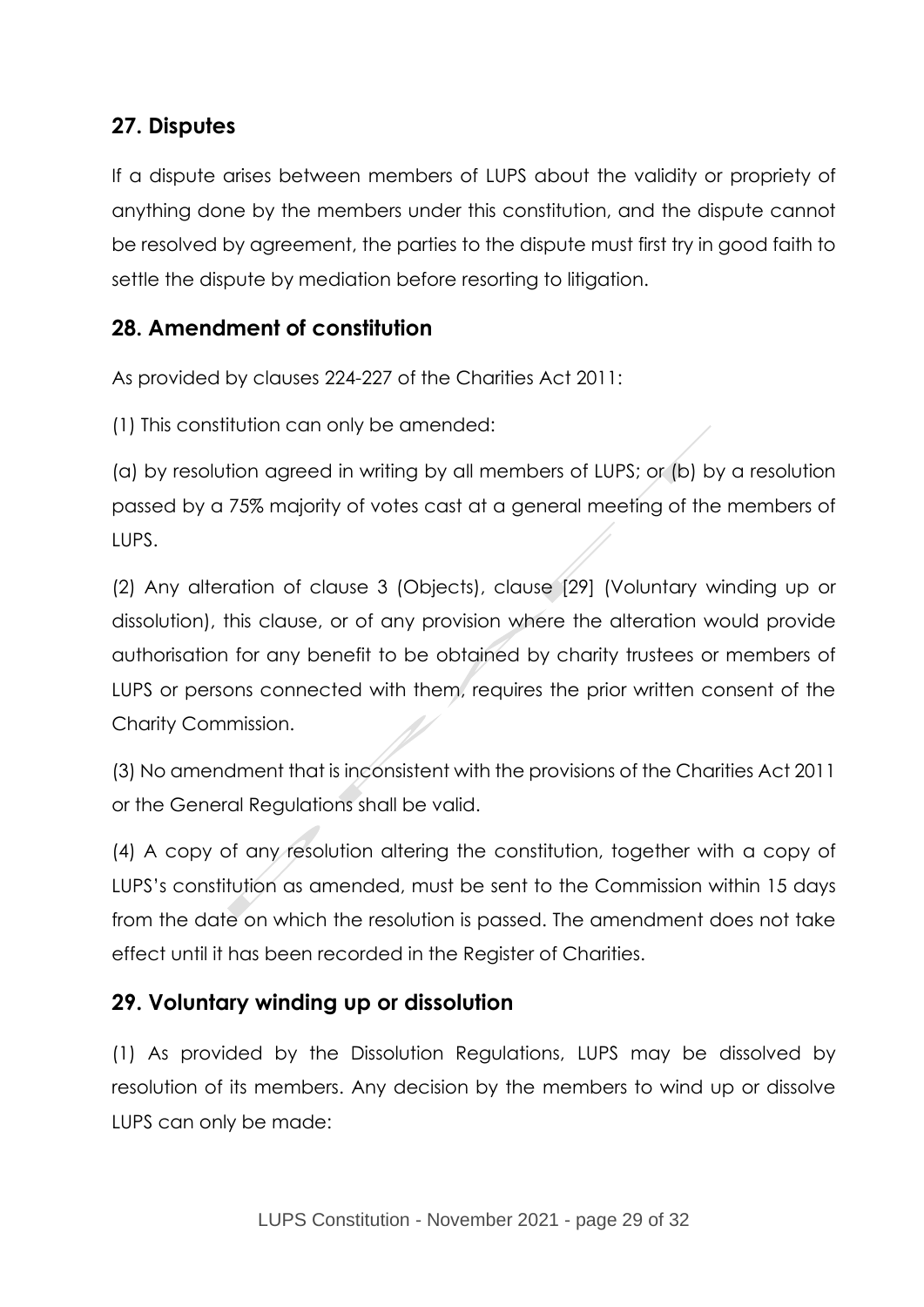(a) at a general meeting of the members of LUPS called in accordance with clause [11] (Meetings of Members), of which not less than 14 days' notice has been given to those eligible to attend and vote:

(i) by a resolution passed by a 75% majority of those voting, or

(ii) by a resolution passed by decision taken without a vote and without any expression of dissent in response to the question put to the general meeting; or

(b) by a resolution agreed in writing by all members of LUPS.

(2) Subject to the payment of all LUPS's debts:

(a) Any resolution for the winding up of LUPS, or for the dissolution of LUPS without winding up, may contain a provision directing how any remaining assets of LUPS shall be applied.

(b) If the resolution does not contain such a provision, the charity trustees must decide how any remaining assets of LUPS shall be applied.

(c) In either case the remaining assets must be applied for charitable purposes the same as or similar to those of LUPS.

(3) LUPS must observe the requirements of the Dissolution Regulations in applying to the Commission for LUPS to be removed from the Register of Charities, and in particular:

(a) the charity trustees must send with their application to the Commission:

(i) a copy of the resolution passed by the members of LUPS;

(ii) a declaration by the charity trustees that any debts and other liabilities of LUPS have been settled or otherwise provided for in full; and

(iii) a statement by the charity trustees setting out the way in which any property of LUPS has been or is to be applied prior to its dissolution in accordance with this constitution;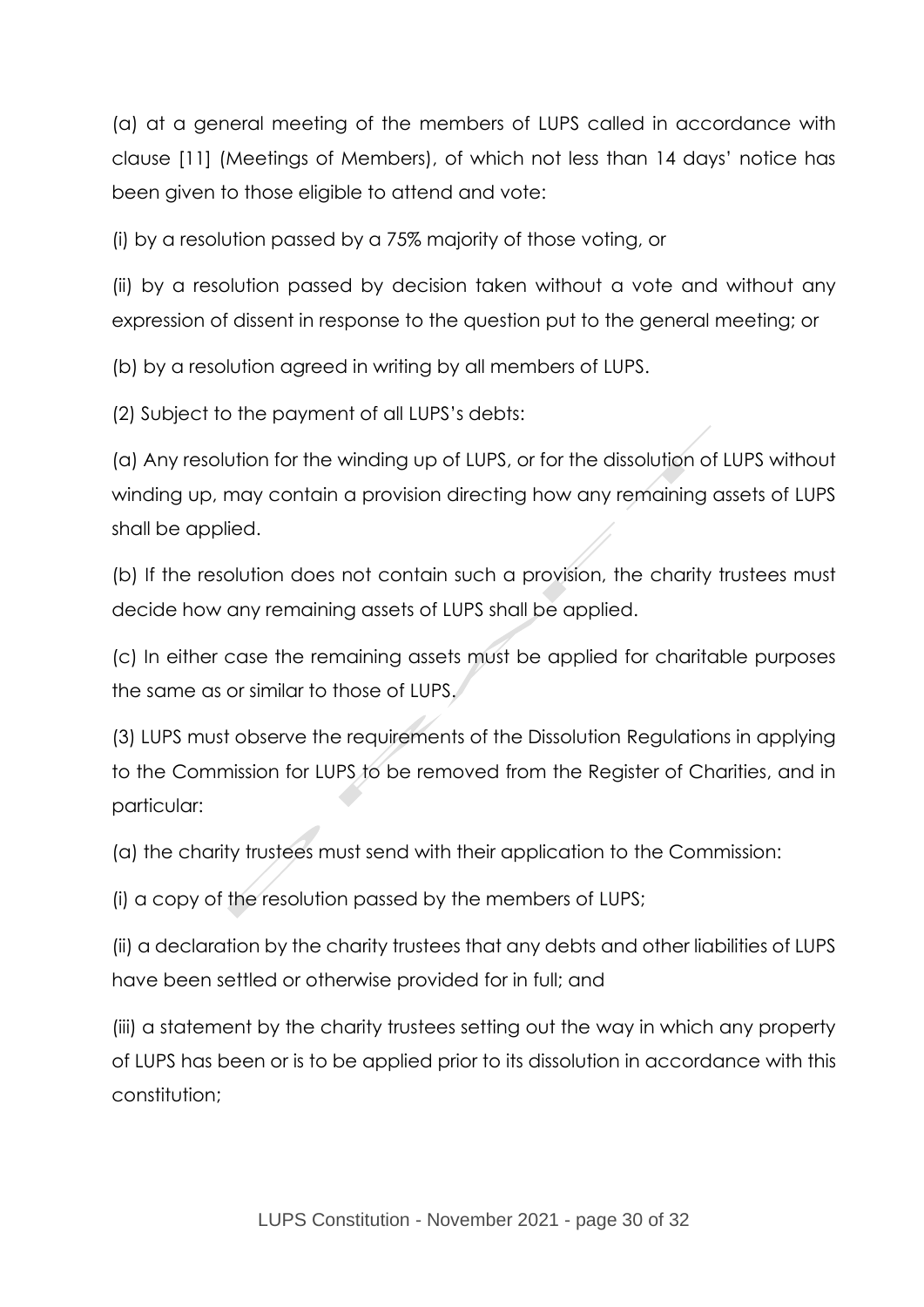(b) the charity trustees must ensure that a copy of the application is sent within seven days to every member and employee of LUPS, and to any charity trustee of LUPS who was not privy to the application.

(4) If LUPS is to be wound up or dissolved in any other circumstances, the provisions of the Dissolution Regulations must be followed.

## **30. Interpretation**

In this constitution:

"connected person" means:

(a) a child, parent, grandchild, grandparent, brother or sister of the charity trustee;

(b) the spouse or civil partner of the charity trustee or of any person falling within sub-clause (a) above;

(c) a person carrying on business in partnership with the charity trustee or with any person falling within subclause (a) or (b) above;

(d) an institution which is controlled  $-$ 

(i) by the charity trustee or any connected person falling within sub-clause (a), (b), or (c) above; or

(ii) by two or more persons falling within sub-clause (d)(i), when taken together

(e) a body corporate in which –

(i) the charity trustee or any connected person falling within sub-clauses (a) to (c) has a substantial interest; or

(ii) two or more persons falling within sub-clause (e)(i) who, when taken together, have a substantial interest.

Section 118 of the Charities Act 2011 apply for the purposes of interpreting the terms used in this constitution.